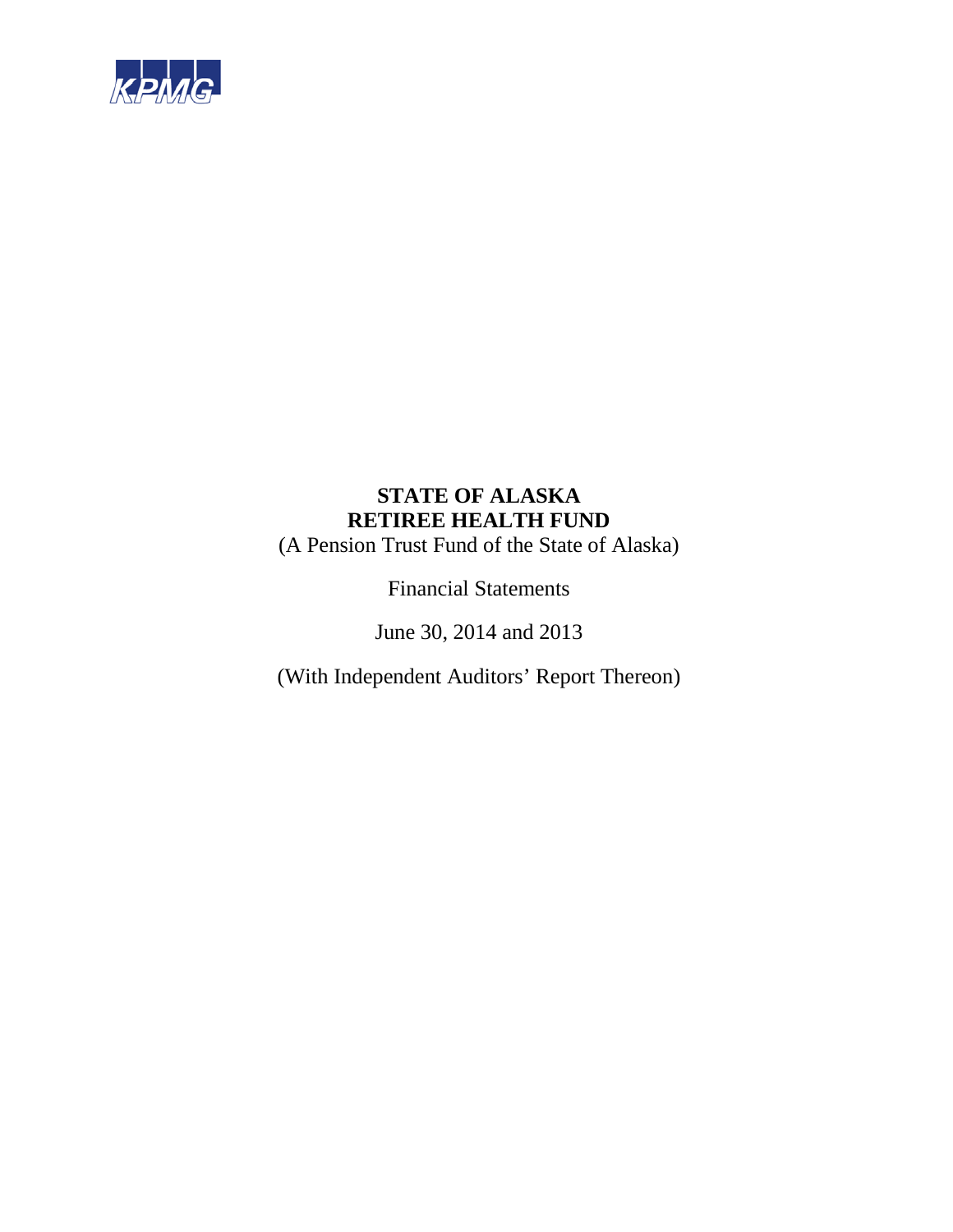### **STATE OF ALASKA RETIREE HEALTH FUND** (A Pension Trust Fund of the State of Alaska)

### **Table of Contents**

|                                                 | Page(s)   |
|-------------------------------------------------|-----------|
| Independent Auditors' Report                    | $1 - 2$   |
| Management's Discussion and Analysis            | $3 - 8$   |
| <b>Statements of Fiduciary Net Position</b>     | Q         |
| Statements of Changes in Fiduciary Net Position | 10        |
| Notes to Financial Statements                   | $11 - 23$ |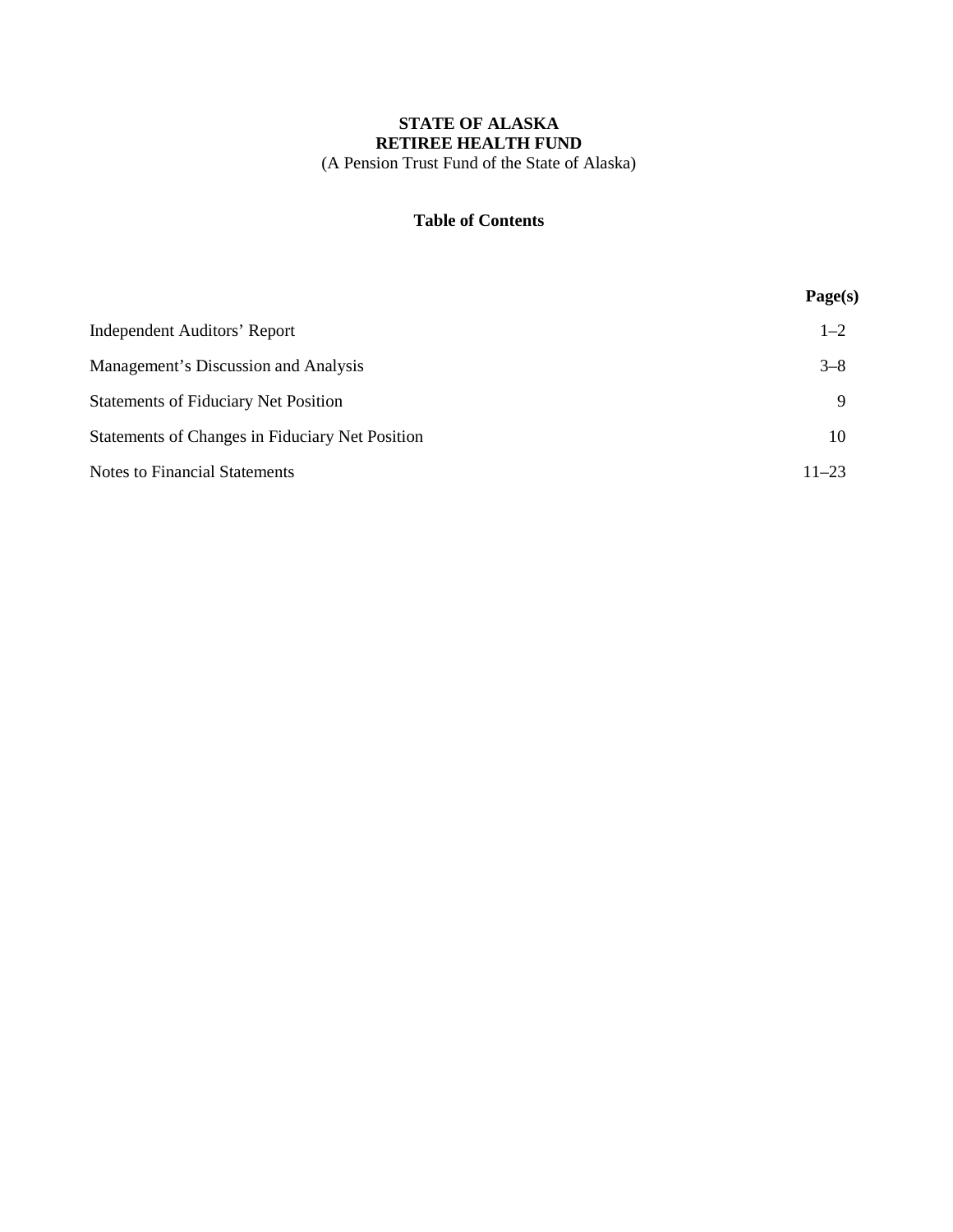

**KPMG LLP**  Suite 600 701 West Eighth Avenue Anchorage, AK 99501

### **Independent Auditors' Report**

The Division of Retirement and Benefits and Members of the Alaska Retirement Management Board State of Alaska Retiree Health Fund:

We have audited the accompanying statements of fiduciary net position of the State of Alaska Retiree Health Fund (the Plan), a pension trust fund of the State of Alaska, as of June 30, 2014 and 2013, and the related statement of changes in fiduciary net position for the years then ended, and the related notes to the financial statements, which collectively comprise the Plan's basic financial statements as listed in the table of contents.

### *Management's Responsibility for the Financial Statements*

Management is responsible for the preparation and fair presentation of these financial statements in accordance with U.S. generally accepted accounting principles; this includes the design, implementation, and maintenance of internal control relevant to the preparation and fair presentation of financial statements that are free from material misstatement, whether due to fraud or error.

### *Auditors' Responsibility*

Our responsibility is to express an opinion on these financial statements based on our audits. We conducted our audits in accordance with auditing standards generally accepted in the United States of America. Those standards require that we plan and perform the audit to obtain reasonable assurance about whether the financial statements are free from material misstatement.

An audit involves performing procedures to obtain audit evidence about the amounts and disclosures in the financial statements. The procedures selected depend on the auditors' judgment, including the assessment of the risks of material misstatement of the financial statements, whether due to fraud or error. In making those risk assessments, the auditor considers internal control relevant to the entity's preparation and fair presentation of the financial statements in order to design audit procedures that are appropriate in the circumstances, but not for the purpose of expressing an opinion on the effectiveness of the entity's internal control. Accordingly, we express no such opinion. An audit also includes evaluating the appropriateness of accounting policies used and the reasonableness of significant accounting estimates made by management, as well as evaluating the overall presentation of the financial statements.

We believe that the audit evidence we have obtained is sufficient and appropriate to provide a basis for our audit opinions.

### *Opinion*

In our opinion, the financial statements referred to above present fairly, in all material respects, the fiduciary net position of the State of Alaska Retiree Health Fund as of June 30, 2014 and 2013, and the changes in fiduciary net position for the years then ended, in accordance with U.S. generally accepted accounting principles.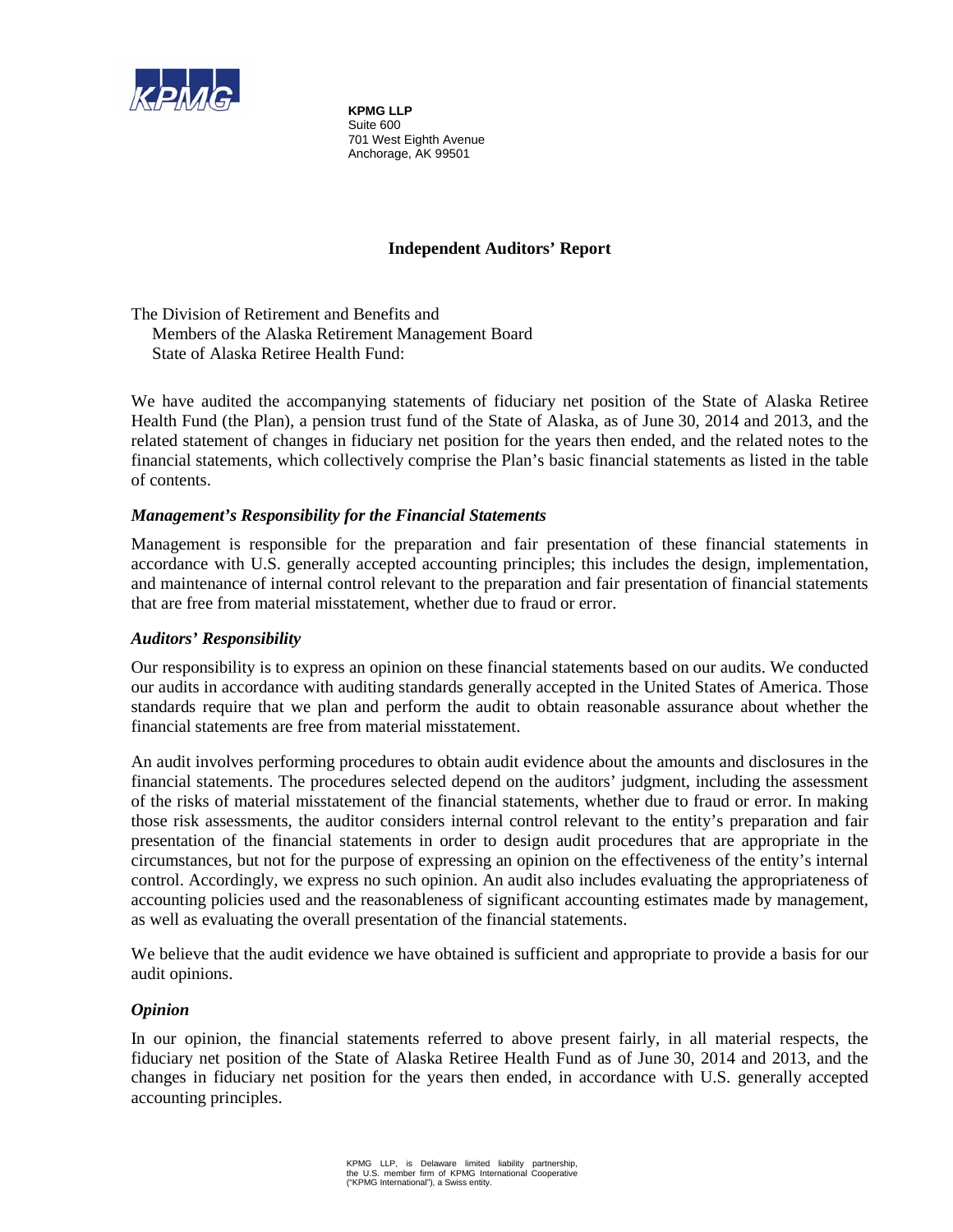

### *Other Matters*

### *Required Supplementary Information*

U.S. generally accepted accounting principles require that the Management's Discussion and Analysis, on pages 3 – 8 be presented to supplement the basic financial statements. Such information, although not a part of the basic financial statements, is required by the Governmental Accounting Standards Board who considers it to be an essential part of financial reporting for placing the basic financial statements in an appropriate operational, economic, or historical context. We have applied certain limited procedures to the required supplementary information in accordance with auditing standards generally accepted in the United States of America, which consisted of inquiries of management about the methods of preparing the information and comparing the information for consistency with management's responses to our inquiries, the basic financial statements, and other knowledge we obtained during our audit of the basic financial statements. We do not express an opinion or provide any assurance on the information because the limited procedures do not provide us with sufficient evidence to express an opinion or provide any assurance.



December 5, 2014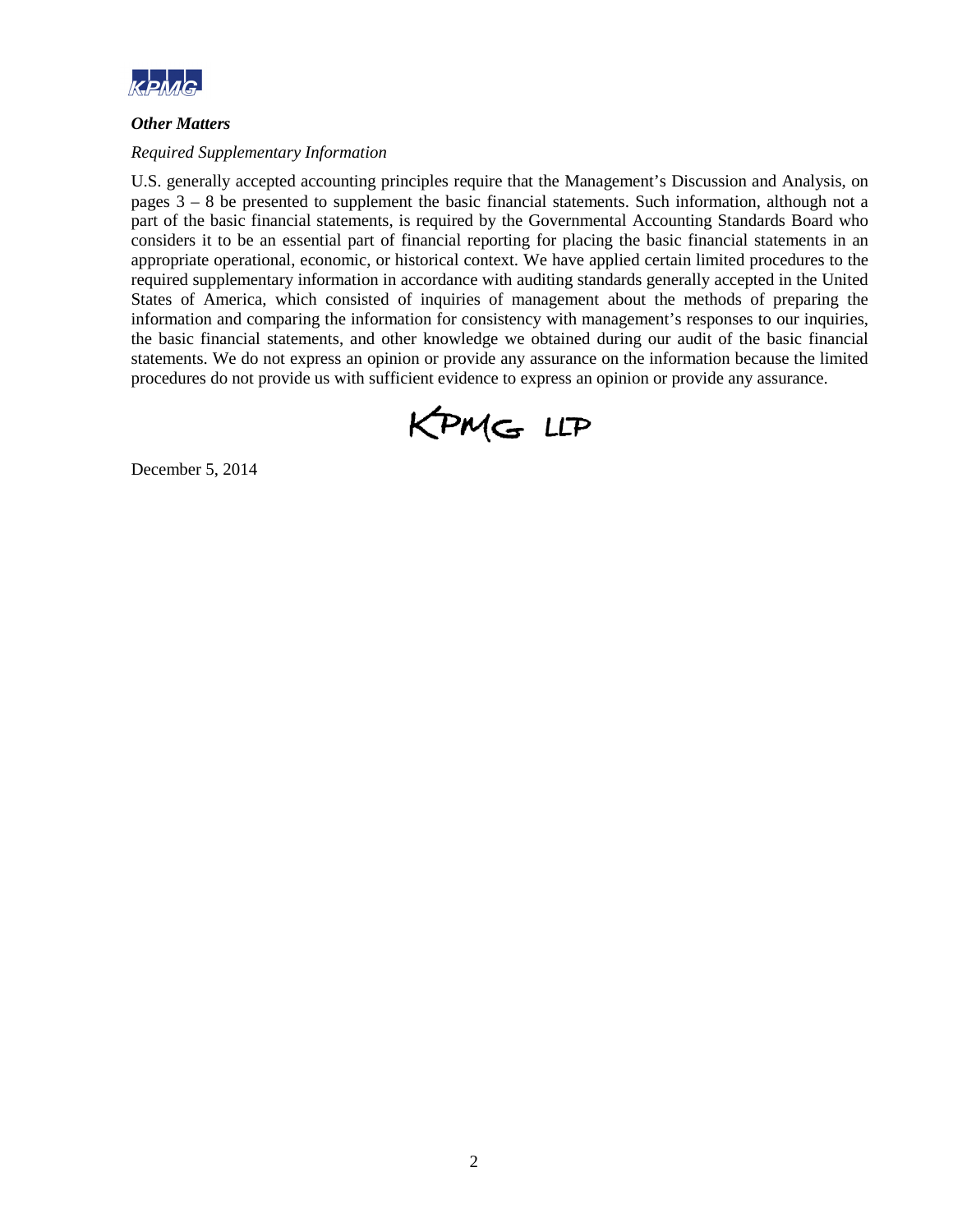(A Pension Trust Fund of the State of Alaska)

Management's Discussion and Analysis

June 30, 2014 and 2013

This section presents management's discussion and analysis (MD&A) of the Retiree Health Fund's (the Plan) financial condition and performance for the years ended June 30, 2014 and 2013. This section is presented as a narrative overview and analysis. Please read the MD&A in conjunction with the financial statements and notes to the financial statements to better understand the financial condition and performance of the Plan during the fiscal years ended June 30, 2014 and 2013. Information for fiscal year 2012 is presented for comparative purposes.

### **Financial Highlights**

The Plan financial highlights as of June 30, 2014 were as follows:

- The Plan's net position restricted for postemployment healthcare benefits increased by \$51.9 million during fiscal year 2014.
- The Plan's health premiums increased by \$3.7 million during fiscal year 2014.
- The Plan's net investment income increased \$19.2 million to \$36.3 million during fiscal year 2014.
- The Plan's benefit expenses totaled \$51.7 million during fiscal year 2014.

### **Overview of the Financial Statements**

This discussion and analysis is intended to serve as an introduction to the Plan's financial statements. The Plan's financial statements are composed of three components: (1) statement of fiduciary net position, (2) statement of changes in fiduciary net position, and (3) notes to financial statements.

*Statements of Fiduciary Net Position* – This statement presents information regarding the Plan's assets, liabilities, and resulting net position restricted for postemployment healthcare benefits. This statement reflects the Plan's investments at fair market value, along with cash and short-term investments, receivables, and other assets less liabilities at June 30, 2014 and 2013.

*Statements of Changes in Fiduciary Net Position* – This statement presents how the Plan's net position restricted for postemployment healthcare benefits changed during the fiscal years ended June 30, 2014 and 2013. This statement presents health premiums earned and net investment income during the period. Deductions for postemployment healthcare benefits and operating deductions are also presented.

The above statements represent resources available for investment and payment of benefits as of the fiscal year-end and the sources and uses of those funds during fiscal year 2014 and 2013.

*Notes to Financial Statements* – The notes to financial statements are an integral part of the financial statements and provide additional detailed information and schedules that are essential to a full understanding of the Plan's financial statements.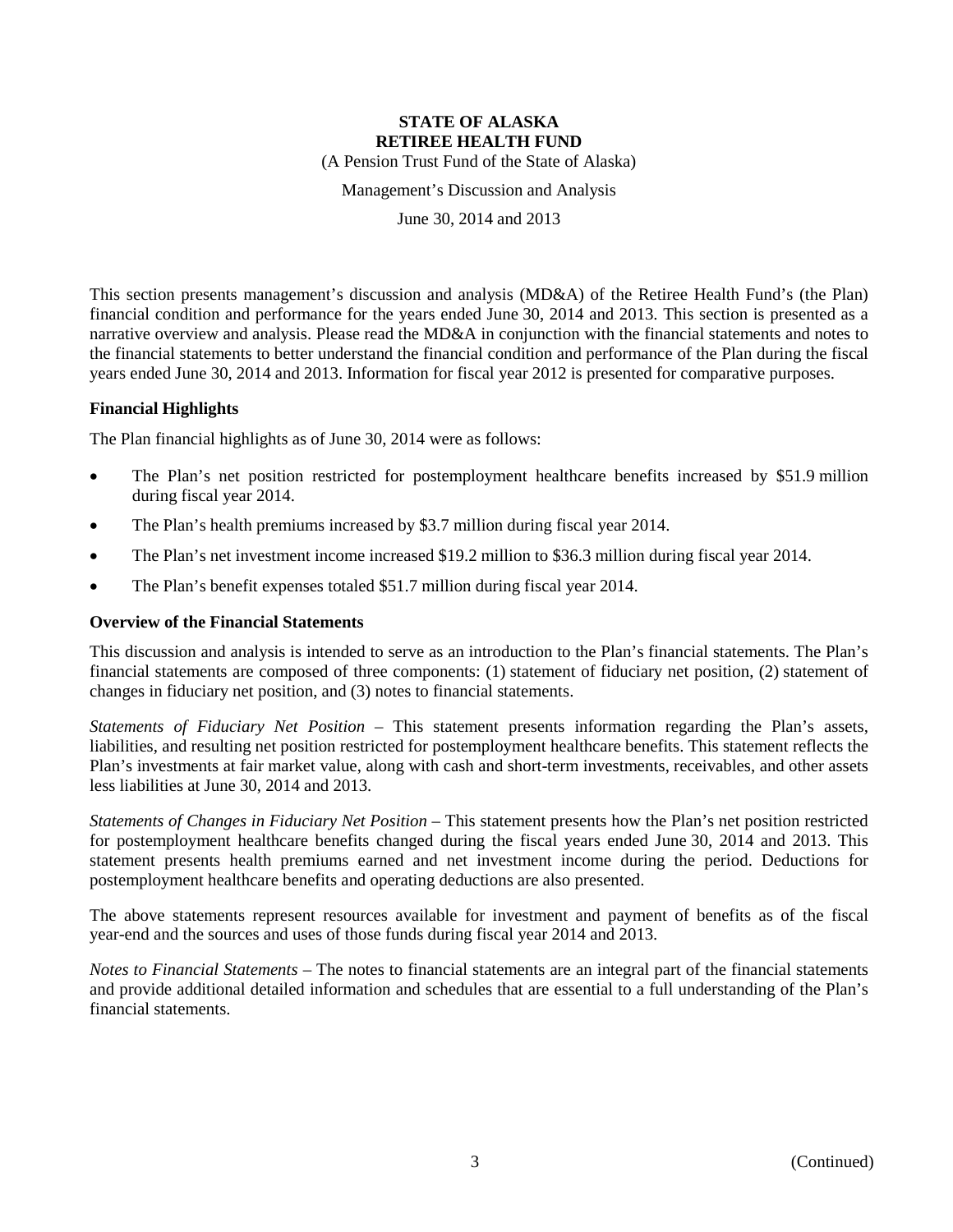(A Pension Trust Fund of the State of Alaska)

Management's Discussion and Analysis

June 30, 2014 and 2013

### **Condensed Financial Information**

| <b>Fiduciary Net Position</b> |    |               |             |                                     |                   |             |  |
|-------------------------------|----|---------------|-------------|-------------------------------------|-------------------|-------------|--|
|                               |    |               |             | <b>Position increase (decrease)</b> |                   |             |  |
| <b>Description</b>            |    | 2014          | 2013        | Amount                              | <b>Percentage</b> | 2012        |  |
| Assets:                       |    |               |             |                                     |                   |             |  |
| Cash and receivables          | \$ | 103.670.413   | 90.148.884  | 13,521,529                          | 15.0%<br>\$.      | 91,160,270  |  |
| Investments, at fair value    |    | 293,897,212   | 251,648,723 | 42,248,489                          | 16.8              | 212,486,694 |  |
| Other                         |    | 1,661,931     | 627,712     | 1,034,219                           | 164.8             | 776,948     |  |
| Total assets                  |    | 399,229,556   | 342,425,319 | 56,804,237                          | 16.6              | 304,423,912 |  |
| Liabilities:                  |    |               |             |                                     |                   |             |  |
| Claims payable                |    | 25,082,000    | 20.468,000  | 4,614,000                           | 22.5              | 17,178,000  |  |
| Accrued expenses              |    | 664,186       | 140,361     | 523,825                             | 373.2             | 133,574     |  |
| Due to other funds            |    | 131,203       | 352,756     | (221, 553)                          | (62.8)            | 545,692     |  |
| <b>Total liabilities</b>      |    | 25,877,389    | 20,961,117  | 4,916,272                           | 23.5              | 17,857,266  |  |
| Total net position            |    | 373, 352, 167 | 321,464,202 | 51,887,965                          | 16.1%<br>\$.      | 286,566,646 |  |

|                                   |     |               | <b>Changes in Fiduciary Net Position</b> | <b>Position increase (decrease)</b> |             |               |
|-----------------------------------|-----|---------------|------------------------------------------|-------------------------------------|-------------|---------------|
| <b>Description</b>                |     | 2014          | 2013                                     | Amount                              | Percentage  | 2012          |
| Net position, beginning of year   | \$. | 321,464,202   | 286,566,646                              | 34,897,556                          | 12.2%<br>-S | 251, 585, 214 |
| Additions:                        |     |               |                                          |                                     |             |               |
| Healthcare insurance premiums     |     | 69,066,044    | 65,369,592                               | 3,696,452                           | 5.7         | 60,142,982    |
| Medicare retiree drug subsidy     |     | 49,179        | 63,629                                   | (14, 450)                           | (22.7)      | 81,361        |
| Early retiree reinsurance program |     |               |                                          |                                     |             | 159,646       |
| Other income                      |     | 72,326        | 1.974                                    | 70,352                              | 3,563.9     | 4,932         |
| Net investment income             |     | 36,271,014    | 17,046,187                               | 19,224,827                          | 112.8       | 10,404,104    |
| Total additions                   |     | 105,458,563   | 82,481,382                               | 22,977,181                          | 27.9        | 70,793,025    |
| Deductions:                       |     |               |                                          |                                     |             |               |
| <b>Benefits</b>                   |     | 51,669,553    | 46, 105, 103                             | 5,564,450                           | 12.1        | 34,389,584    |
| Administrative                    |     | 1,901,045     | 1,478,723                                | 422,322                             | 28.6        | 1,422,009     |
| Total deductions                  |     | 53,570,598    | 47,583,826                               | 5,986,772                           | 12.6        | 35,811,593    |
| Increase in net position          |     | 51,887,965    | 34,897,556                               | 16,990,409                          | 48.7        | 34,981,432    |
| Net position, end of year         |     | 373, 352, 167 | 321,464,202                              | 51,887,965                          | 16.1%<br>S  | 286,566,646   |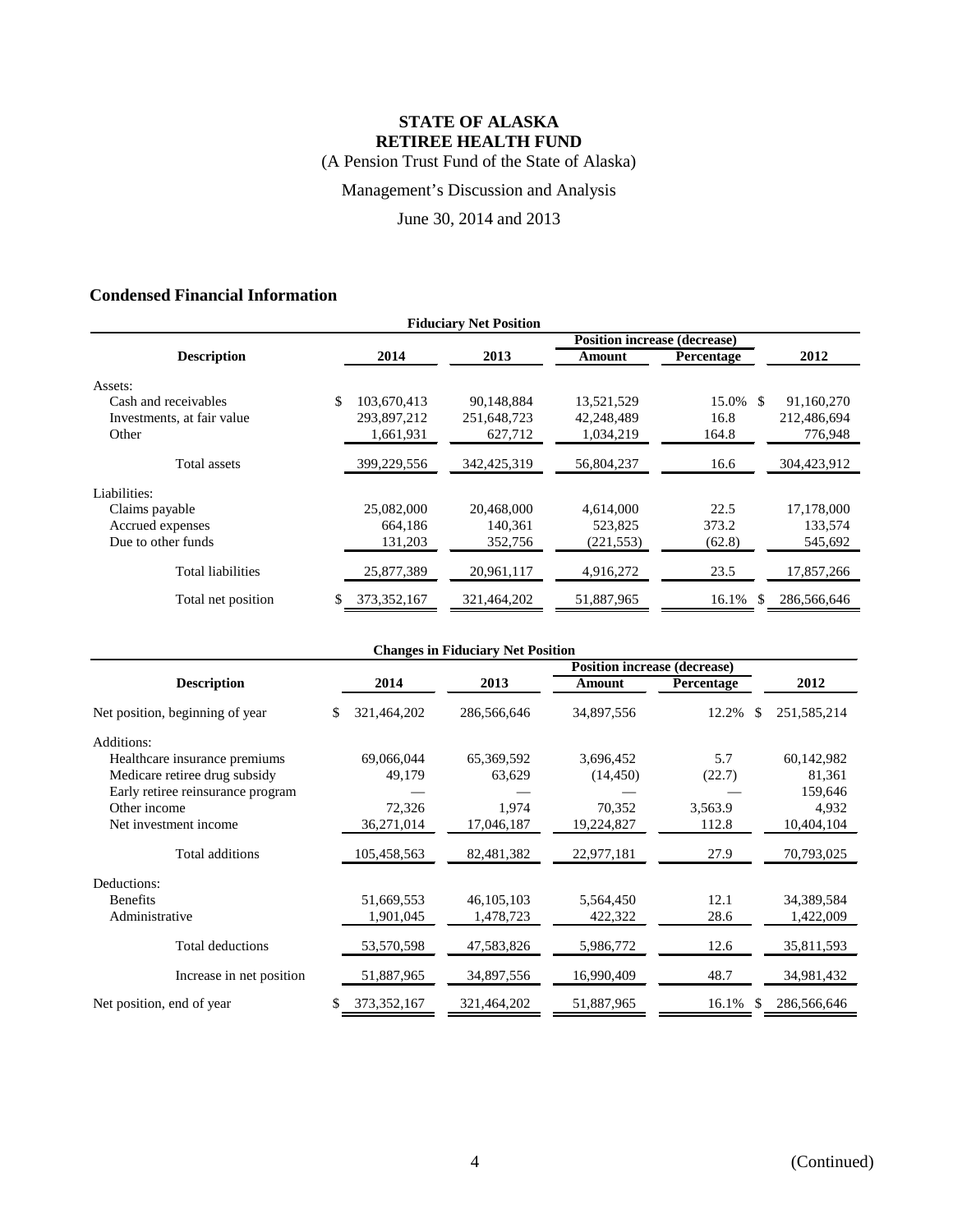(A Pension Trust Fund of the State of Alaska)

### Management's Discussion and Analysis

June 30, 2014 and 2013

#### **Financial Analysis of the Plan**

The statements of fiduciary net position as of June 30, 2014 and 2013 show net position restricted for postemployment healthcare benefits of \$373,352,167 and \$321,464,202, respectively. The entire amount is available to cover the Plan's obligations to pay postemployment healthcare benefits for its members and their beneficiaries. These amounts also represent an increase in total net position restricted for postemployment healthcare benefits of \$51,857,965 or 16.1% over fiscal year 2013 and \$34,897,556 or 12.2% over fiscal year 2012, respectively.

Beginning on July 1, 2007, the Alaska Retiree Healthcare Trust (ARHCT) replaced the major medical fund of the Plan for retired members and beneficiaries covered under Public Employees' Retirement System (PERS), Teachers' Retirement System (TRS), and Judicial Retirement System (JRS). Previously, these Systems had paid a monthly health insurance premium to the Plan. With the creation of the ARHCT, participating PERS, TRS, and JRS employer contributions were deposited directly to the ARHCT replacing the monthly health insurance premiums. Healthcare coverage is still accounted for some retired members, dependents, and beneficiaries in the major medical fund via monthly health insurance premiums. Over the long term, healthcare premiums collected for the Dental, Visual, and Audio (DVA) and Long-Term Care (LTC) funds are expected to cover all claims costs. With continued increases in healthcare costs, the Plan must continue to accumulate assets to meet current and future claims costs.

The investment of plan assets is a long-term undertaking. On an annual basis, the Commissioner of Revenue reviews the asset allocation policies related to plan assets and adopts an asset allocation strategy to ensure the asset mix will remain at an optimal risk/return level given the Plan's constraints and objectives.

During fiscal years 2014 and 2013, the asset allocation for the major medical fund was 100% Short-Term Fixed Income Fund and the asset allocation for the DVA fund was 100% General Fund and Other Non-segregated Investments (GeFONSI). The asset allocation for the Long-Term Care fund was as follows:

|                                    | 2014                  |                |  |  |
|------------------------------------|-----------------------|----------------|--|--|
|                                    | <b>Long-Term Care</b> |                |  |  |
|                                    | <b>Allocation</b>     | Range          |  |  |
| Short-term fixed income pool       | 18.38%                | $18\% \pm 1\%$ |  |  |
| Broad market fixed income pool     | 27.12                 | $27 \pm 10$    |  |  |
| International equity               | 14.03                 | $14 \pm 4$     |  |  |
| Nonretirement domestic equity pool | 40.47                 | $41 \pm 10$    |  |  |
| Total                              | 100.00%               |                |  |  |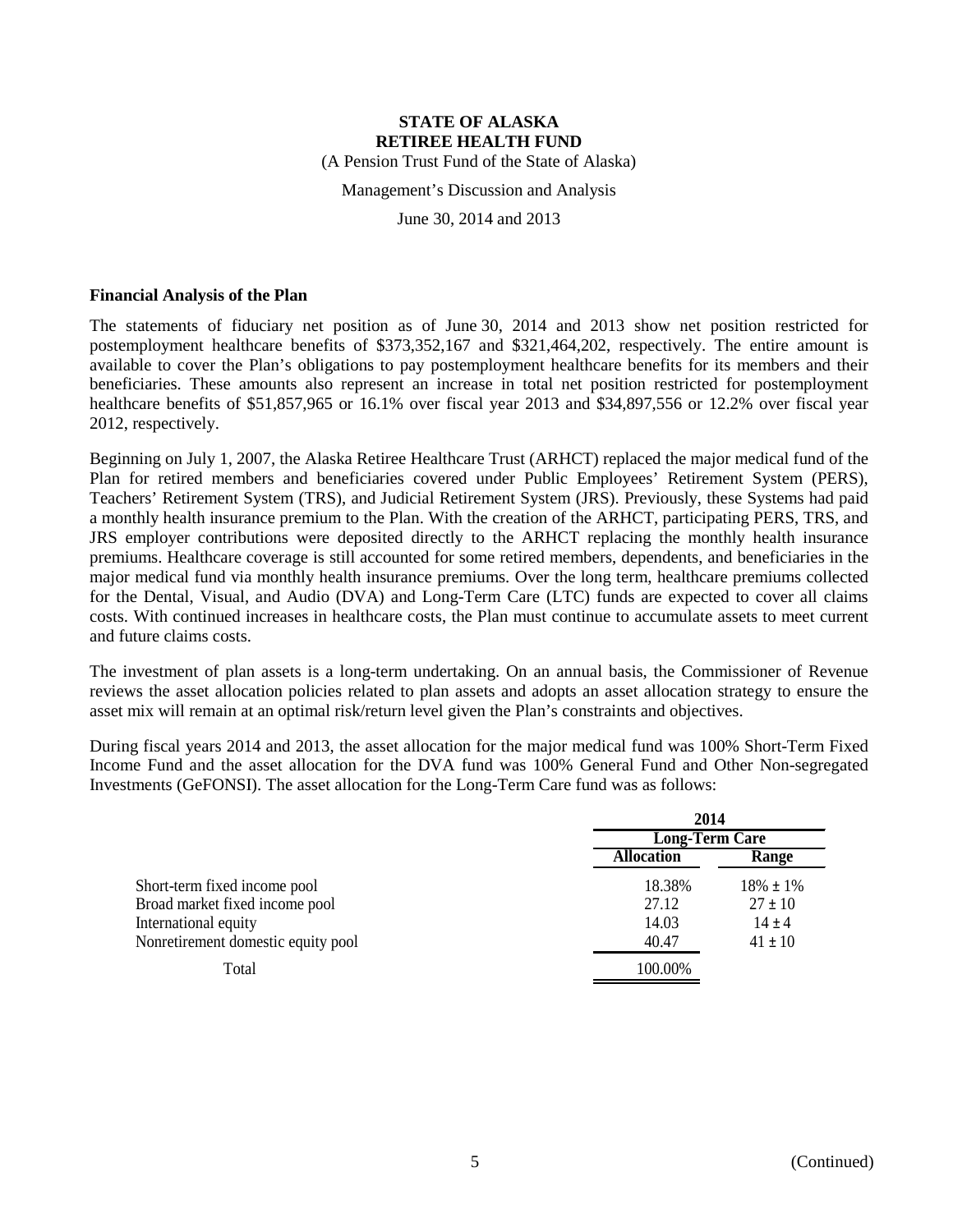(A Pension Trust Fund of the State of Alaska)

### Management's Discussion and Analysis

June 30, 2014 and 2013

|                                    | 2013                  |                |  |
|------------------------------------|-----------------------|----------------|--|
|                                    | <b>Long-Term Care</b> |                |  |
|                                    | <b>Allocation</b>     | Range          |  |
| Short-term fixed income pool       | 17.89%                | $18\% \pm 1\%$ |  |
| Broad market fixed income pool     | 47.83                 | $50 \pm 10$    |  |
| International equity               | 11.61                 | $11 \pm 4$     |  |
| Nonretirement domestic equity pool | 22.67                 | $21 \pm 10$    |  |
| Total                              | 100.00%               |                |  |

#### **Insurance Premium Calculations**

The overall objective of the Plan is to have sufficient funds to meet claim costs. The insurance premiums are recommended each year by the Division of Retirement and Benefits' (the Division) benefit consultant with the governing body's concurrence and the administrator's approval. Insurance premiums are based on a benefit year. The benefit consultant reviews the historical claims experience and administrative costs and uses that data to estimate trends to develop recommended premiums for the next benefit year.

### **Healthcare Insurance Premiums and Investment Income**

The additions required to fund postemployment healthcare benefits are accumulated through a combination of employer health insurance premiums, member health insurance premiums, prescription drug rebates, and net investment income.

|                                    |     | <b>Additions</b> |            |                     |                   |            |  |
|------------------------------------|-----|------------------|------------|---------------------|-------------------|------------|--|
|                                    |     |                  |            | Increase (decrease) |                   |            |  |
|                                    |     | 2014             | 2013       | Amount              | <b>Percentage</b> | 2012       |  |
| Employer health insurance premiums | \$. | 1,786,683        | 1,561,825  | 224,858             | 14.4%             | 1,517,260  |  |
| Member health insurance premiums   |     | 67.279.361       | 63,807,767 | 3,471,594           | 5.4               | 58,625,722 |  |
| Medicare retiree drug subsidy      |     | 49.179           | 63,629     | (14, 450)           | (22.7)            | 81,361     |  |
| Early retiree reinsurance program  |     |                  |            |                     |                   | 159,646    |  |
| Other                              |     | 72,326           | 1.974      | 70.352              | 3,563.9           | 4,932      |  |
| Net investment income              |     | 36,271,014       | 17,046,187 | 19,224,827          | 112.8             | 10,404,104 |  |
| Total                              |     | 105,458,563      | 82,481,382 | 22.977.181          | 27.9%             | 70,793,025 |  |

System paid medical premiums were \$1,223 per month per eligible retiree for calendar year 2014 and 2013 and was \$1,200 per month per eligible retiree for calendar year 2012.

Other income primarily comprises of reimbursements for retiree prescription medication. The Plan was approved for participation in the Medicare Part D retiree drug subsidy (RDS) program starting in calendar year 2006. One of the provisions of Medicare Part D provides sponsors of pension healthcare plans the opportunity to receive a payment, the retiree drug subsidy (RDS), if the sponsor's plan provides a prescription drug benefit that is actuarially equivalent to the Medicare Part D benefit. The RDS is equal to 28% of the amount of eligible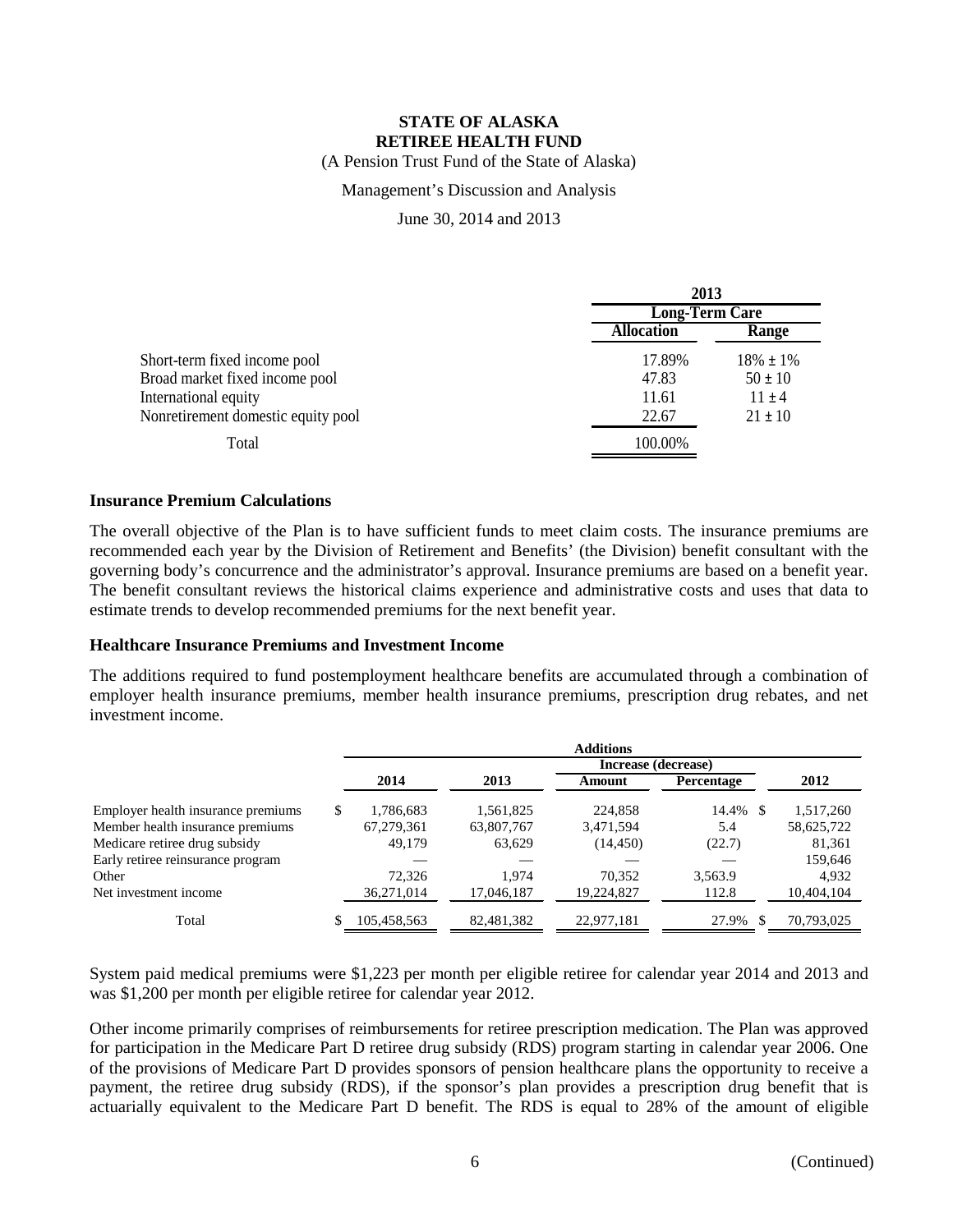(A Pension Trust Fund of the State of Alaska)

Management's Discussion and Analysis

June 30, 2014 and 2013

prescription drug benefit costs of retirees who are eligible for, but not enrolled in, Medicare Part D, by virtue of continuing to be covered by the sponsor's plan.

The System's net investment income in fiscal year 2014 increased by \$19,224,827 or 112.8% from amounts recorded in fiscal year 2013 and net investment income in fiscal year 2013 increased by \$6,642,083 or 63.8% from amounts recorded in fiscal year 2012. During fiscal years 2014 and 2013, the System experienced positive returns on investments, though most gains were primarily in the Retiree Health Fund LTC Plan.

For fiscal years 2014 and 2013, the Retiree Health Fund Major Medical Plan investments generated 0.26% and 0.24%, respectively, rate of return. The Retiree Health Fund Major Medical Plan annualized rate of return was 0.31% over the last three years and 0.51% over the last five years. The Retiree Health Fund DVA Plan is invested in the GeFONSI. The GeFONSI is an investment pool managed by the State of Alaska Treasury Division in the Department of Revenue. For fiscal years 2014 and 2013, the GeFONSI investments generated 0.57% and 0.31% rate of return, respectively. The GeFONSI annualized rate or return was 0.80% over the last three years and 1.50% over the last five years. For fiscal years 2014 and 2013, the Retiree Health Fund LTC Plan investments generated 11.55% and 6.14% rate of return, respectively. The Retiree Health Fund LTC Plan annualized rate of return was 7.17% over the last three years and 11.01% over the last five years.

### **Benefits and Deductions**

The primary deduction of the Plan is the payment of postemployment healthcare benefits. These benefit costs and the cost of administering the Plan comprise the costs of operation.

|                                       | <b>Deductions</b>       |                           |                      |                     |                         |  |
|---------------------------------------|-------------------------|---------------------------|----------------------|---------------------|-------------------------|--|
|                                       |                         |                           | <b>Increase</b>      |                     |                         |  |
|                                       | 2014                    | 2013                      | Amount               | <b>Percentage</b>   | 2012                    |  |
| Healthcare benefits<br>Administrative | 51,669,553<br>1,901,045 | 46, 105, 103<br>1,478,723 | 5,564,450<br>422,322 | $12.1\%$ \$<br>28.6 | 34,389,584<br>1,422,009 |  |
| Total                                 | 53,570,598              | 47,583,826                | 5,986,772            | 12.6%               | 35,811,593              |  |

Benefit expense increased by \$5,564,450 or 12.1% and increased by \$11,715,519 or 34.1% from fiscal years 2013 and 2012, respectively. The increase in administrative expenses is primarily due to the increase in DVA third party administrator (TPA) fees associated with having more than one TPA administering the plans. The Plan's benefit consultants continue to identify and develop premiums necessary to cover claims costs.

### **Funding**

Postemployment healthcare benefits are funded by health insurance premiums received from the remaining participating retirement systems and plan members as well as from income earned on plan investments. Healthcare insurance premiums are recommended each year by the Division's consultant with the governing body's concurrence and the Administrator's approval.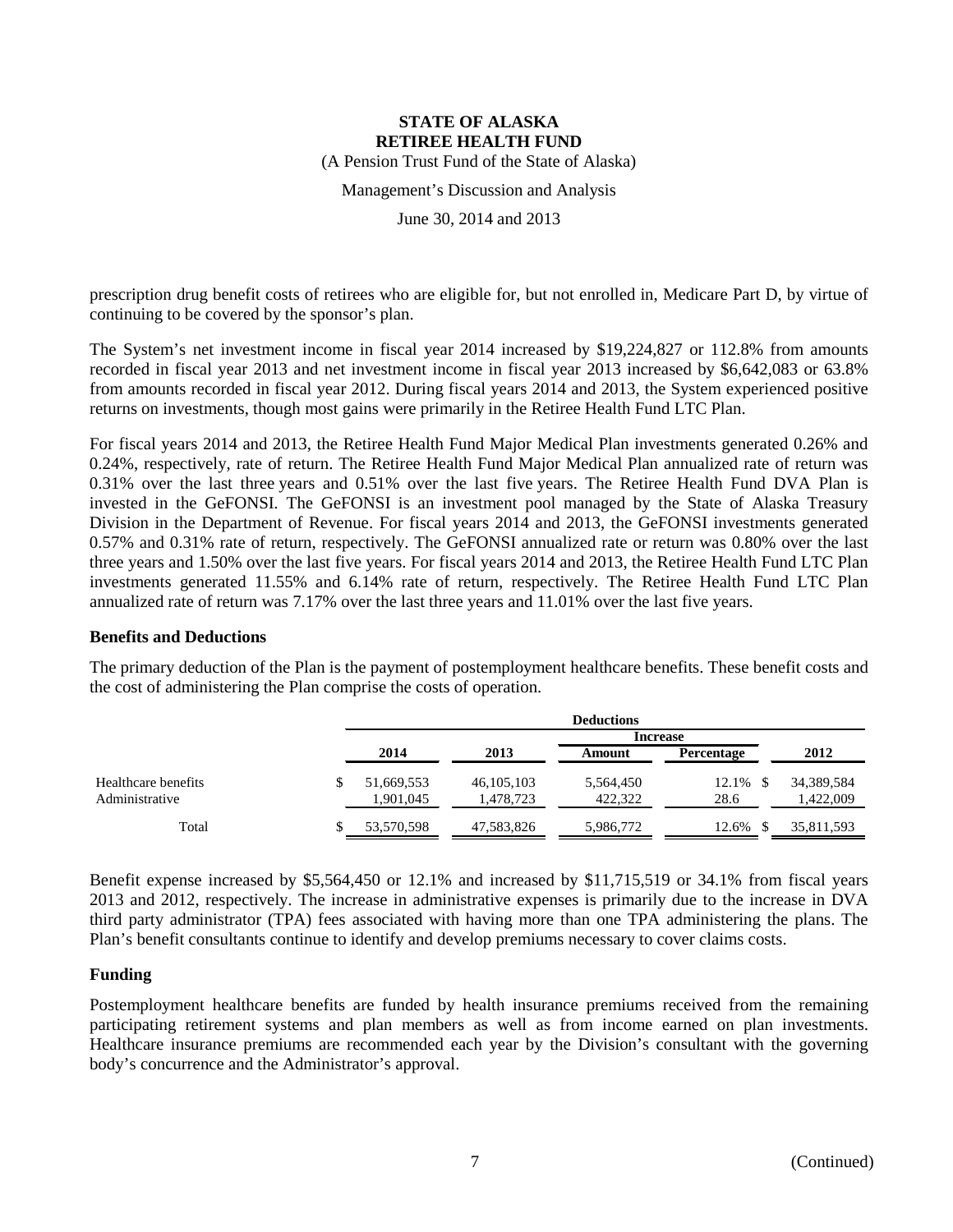(A Pension Trust Fund of the State of Alaska)

Management's Discussion and Analysis

June 30, 2014 and 2013

### **Economic Conditions, Market Environment, and Results**

The overall objective of the Plan is to have sufficient funds to meet current and future claim costs. The premiums for the major medical and DVA plans are calculated each year based on the anticipated claims and administrative costs for the following year. The benefit consultant reviews the historical claims experience and administrative costs and uses that data to estimate trends to develop premiums. The amount of reserves is considered when setting the premiums. The premiums for the LTC plan have been developed to provide future benefits for the retirees, much like an annuity. The LTC plan will accumulate large reserves to pay future benefits.

### **Requests for Information**

This financial report is designed to provide a general overview of the Plan's financial condition for all those with interest in the Plan's finances. Questions concerning any of the information provided in this report or requests for additional financial information should be addressed to:

State of Alaska Retiree Health Fund Division of Retirement and Benefits, Finance Section P.O. Box 110203 Juneau, Alaska 99811-0203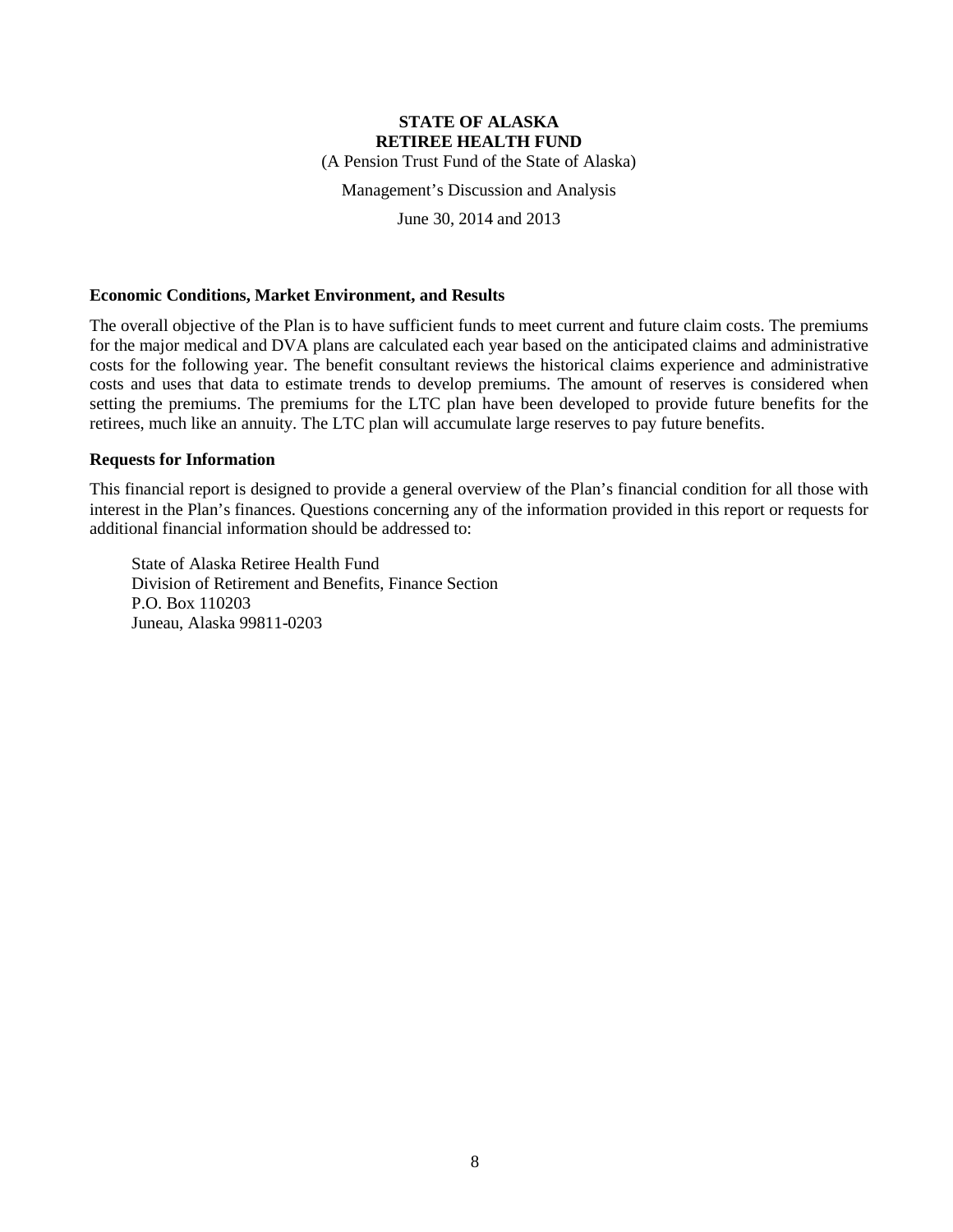(A Pension Trust Fund of the State of Alaska)

#### Statements of Fiduciary Net Position

#### June 30, 2014 and 2013

|                                                                                                                                                                          | 2014                           |                                 |                                                       |                                                       | 2013                      |                                |                                                       |                                                       |
|--------------------------------------------------------------------------------------------------------------------------------------------------------------------------|--------------------------------|---------------------------------|-------------------------------------------------------|-------------------------------------------------------|---------------------------|--------------------------------|-------------------------------------------------------|-------------------------------------------------------|
|                                                                                                                                                                          | <b>Major</b><br>medical        | Dental, visual,<br>and audio    | Long-term<br>care                                     | <b>Total</b>                                          | <b>Major</b><br>medical   | Dental, visual,<br>and audio   | Long-term<br>care                                     | <b>Total</b>                                          |
| Assets:<br>Cash and cash equivalents (note 3):<br>Investment in State of Alaska General Fund<br>and other nonsegregated investments pool<br>Short-term fixed income pool | $\mathbb{S}$<br>14,275,693     | 23,230,126                      | 66,164,594                                            | 23.230.126<br>80,440,287                              | 13,727,143                | 21,582,640                     | 54,839,101                                            | 21,582,640<br>68,566,244                              |
| Total cash and cash equivalents                                                                                                                                          | 14,275,693                     | 23,230,126                      | 66,164,594                                            | 103,670,413                                           | 13,727,143                | 21,582,640                     | 54,839,101                                            | 90,148,884                                            |
| Investments (notes 3 and 4):<br>Broad market fixed income pool<br>Domestic equity pool<br>International equity pool<br>International equity pool-SOA                     |                                |                                 | 145,731,647<br>97,664,442<br>18,761,281<br>31,739,842 | 145,731,647<br>97.664.442<br>18,761,281<br>31,739,842 |                           | $\overline{\phantom{0}}$       | 146,573,253<br>69,491,682<br>16,262,048<br>19,321,740 | 146.573.253<br>69,491,682<br>16,262,048<br>19,321,740 |
| Total investments                                                                                                                                                        |                                |                                 | 293,897,212                                           | 293,897,212                                           |                           |                                | 251,648,723                                           | 251,648,723                                           |
| Other:<br>Premiums receivable<br>Interest and dividends receivable<br>Due from State of Alaska General Fund<br>Other assets                                              | 9<br>2,094<br>95,822<br>37,449 | 88<br>1,470,018                 | 12<br>9,522<br>46,917                                 | 109<br>11,616<br>95,822<br>1,554,384                  | 87,083<br>9.025<br>33,879 | 44,539<br>338,570              | 67,699<br>46,917                                      | 199,321<br>9.025<br>419,366                           |
| Total other                                                                                                                                                              | 135,374                        | 1.470.106                       | 56,451                                                | 1,661,931                                             | 129,987                   | 383,109                        | 114,616                                               | 627,712                                               |
| <b>Total assets</b>                                                                                                                                                      | 14,411,067                     | 24,700,232                      | 360,118,257                                           | 399,229,556                                           | 13,857,130                | 21,965,749                     | 306,602,440                                           | 342,425,319                                           |
| Liabilities:<br>Claims payable (note 5)<br>Accrued expenses<br>Due to State of Alaska General Fund                                                                       | 165,000<br>5,167               | 3.301.000<br>619.169<br>125,448 | 21,616,000<br>39,850<br>5,755                         | 25,082,000<br>664.186<br>131,203                      | 218,000<br>10,690         | 3,428,000<br>91,577<br>307,179 | 16,822,000<br>38,094<br>45,577                        | 20,468,000<br>140,361<br>352,756                      |
| <b>Total liabilities</b>                                                                                                                                                 | 170,167                        | 4,045,617                       | 21,661,605                                            | 25,877,389                                            | 228,690                   | 3,826,756                      | 16,905,671                                            | 20,961,117                                            |
| Net position restricted<br>for postemployment<br>healthcare benefits                                                                                                     | 14.240.900                     | 20.654.615                      | 338.456.652                                           | 373.352.167                                           | 13.628.440                | 18.138.993                     | 289,696,769                                           | 321.464.202                                           |

See accompanying notes to financial statements.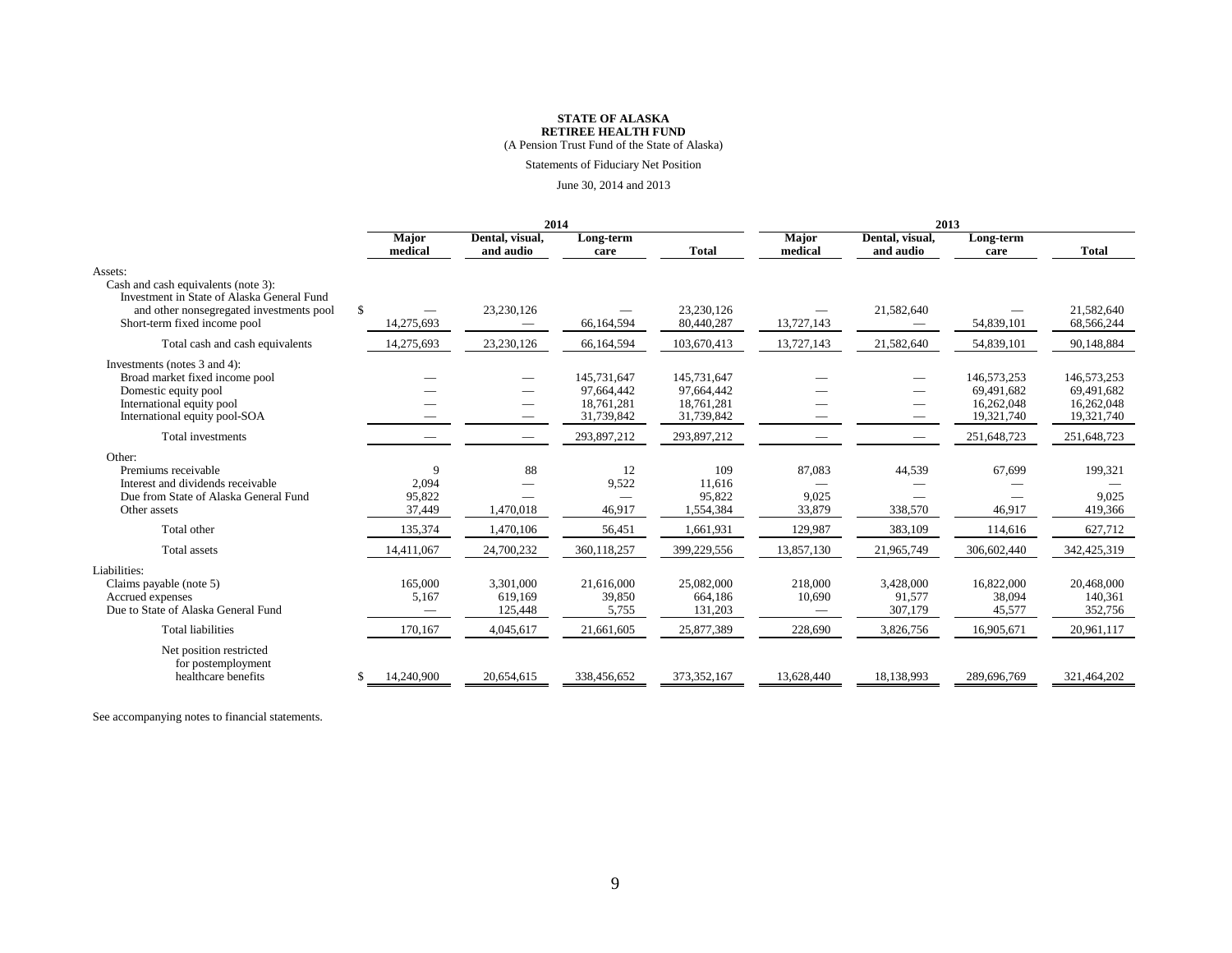(A Pension Trust Fund of the State of Alaska)

#### Statements of Changes in Fiduciary Net Position

#### Years ended June 30, 2014 and 2013

|                                                                                                       |     | 2014                 |                              |                                      |                                      | 2013                    |                              |                                    |                                    |
|-------------------------------------------------------------------------------------------------------|-----|----------------------|------------------------------|--------------------------------------|--------------------------------------|-------------------------|------------------------------|------------------------------------|------------------------------------|
|                                                                                                       |     | Major<br>medical     | Dental, visual,<br>and audio | Long-term<br>care                    | <b>Total</b>                         | <b>Major</b><br>medical | Dental, visual,<br>and audio | Long-term<br>care                  | <b>Total</b>                       |
| Additions:<br>Contributions:                                                                          |     |                      |                              |                                      |                                      |                         |                              |                                    |                                    |
| Employer health insurance premiums<br>Member health insurance premiums                                | \$. | 1,786,683<br>989,270 | 40,531,222                   | 25,758,869                           | 1,786,683<br>67,279,361              | 1,561,825<br>1,438,564  | 38,415,467                   | 23,953,736                         | 1,561,825<br>63,807,767            |
| Total contributions                                                                                   |     | 2,775,953            | 40,531,222                   | 25,758,869                           | 69,066,044                           | 3,000,389               | 38,415,467                   | 23,953,736                         | 65,369,592                         |
| Medicare retiree drug subsidy (note 6)                                                                |     | 49,179               |                              |                                      | 49,179                               | 63,629                  |                              |                                    | 63,629                             |
| Investment income:<br>Net appreciation in fair value<br>Interest<br>Dividends                         |     | 37,368               | 121,459                      | 30,711,830<br>3,586,738<br>1,902,559 | 30,749,198<br>3,708,197<br>1,902,559 | 30,978                  | 56,556                       | 12,788,289<br>3,726,076<br>515,080 | 12,819,267<br>3,782,632<br>515,080 |
| Total investment income                                                                               |     | 37,368               | 121,459                      | 36,201,127                           | 36,359,954                           | 30,978                  | 56,556                       | 17,029,445                         | 17,116,979                         |
| Less investment expense                                                                               |     | 2,106                |                              | 86,834                               | 88,940                               | 3,041                   |                              | 67,751                             | 70,792                             |
| Net investment income                                                                                 |     | 35,262               | 121,459                      | 36,114,293                           | 36,271,014                           | 27,937                  | 56,556                       | 16,961,694                         | 17,046,187                         |
| Other income                                                                                          |     | 70,378               | 1,688                        | 260                                  | 72,326                               | 44                      | 1,710                        | 220                                | 1,974                              |
| Total additions                                                                                       |     | 2,930,772            | 40,654,369                   | 61,873,422                           | 105,458,563                          | 3,091,999               | 38,473,733                   | 40,915,650                         | 82,481,382                         |
| Deductions:<br>Benefits (note 5)<br>Administrative                                                    |     | 2,237,072<br>81,240  | 36,632,470<br>1,506,277      | 12,800,011<br>313,528                | 51,669,553<br>1,901,045              | 1,937,423<br>139,596    | 34,495,343<br>1,053,777      | 9,672,337<br>285,350               | 46, 105, 103<br>1,478,723          |
| Total deductions                                                                                      |     | 2,318,312            | 38,138,747                   | 13,113,539                           | 53,570,598                           | 2,077,019               | 35,549,120                   | 9,957,687                          | 47,583,826                         |
| Net change in fiduciary net position                                                                  |     | 612,460              | 2,515,622                    | 48,759,883                           | 51,887,965                           | 1,014,980               | 2,924,613                    | 30,957,963                         | 34,897,556                         |
| Net position restricted for postemployment<br>healthcare benefits:<br>Net position, beginning of year |     | 13,628,440           | 18,138,993                   | 289,696,769                          | 321,464,202                          | 12,613,460              | 15,214,380                   | 258,738,806                        | 286,566,646                        |
| Net position, end of year                                                                             |     | 14,240,900           | 20,654,615                   | 338,456,652                          | 373, 352, 167                        | 13,628,440              | 18,138,993                   | 289,696,769                        | 321,464,202                        |

See accompanying notes to financial statements.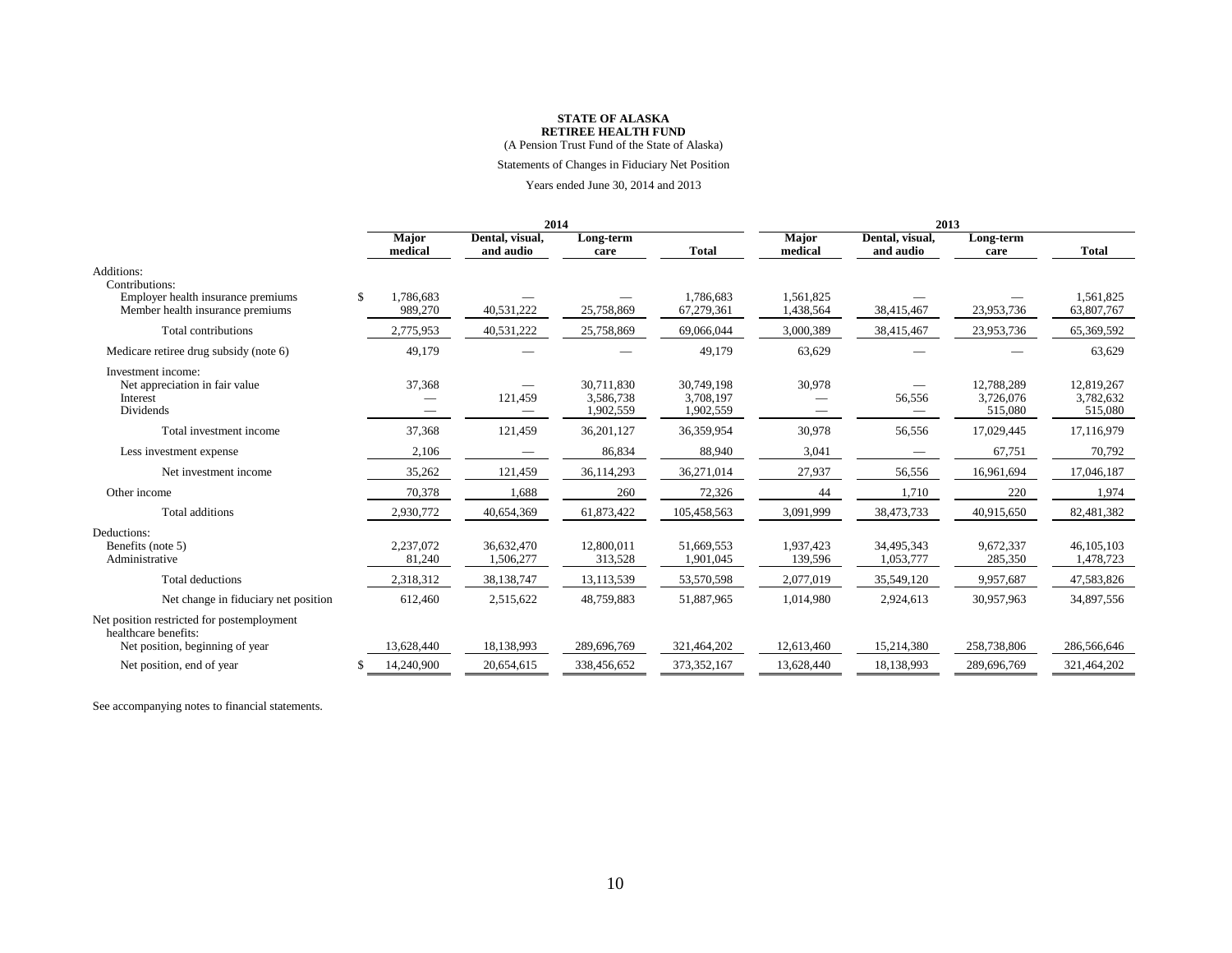(A Pension Trust Fund of the State of Alaska)

Notes to Financial Statements

June 30, 2014 and 2013

### **(1) Description**

The following brief description of the State of Alaska Retiree Health Fund (the Plan), a pension trust fund of the State of Alaska (the State), is provided for general information purposes only. Participants should refer to the Retiree Group Insurance Information Booklet for more complete information.

### *General*

The Plan was established to provide self-insured healthcare benefits to retirees of the Public Employees' Retirement System, Teachers' Retirement System, Judicial Retirement System, and Elected Public Officers Retirement System (collectively referred to as the Retirement Systems) beginning July 1, 1997. The Plan is a pension trust fund of the State financial reporting entity and is included as such in the State's comprehensive annual financial report. As of June 30, 2014 and 2013, there were 38,627 and 38,320 retirees, respectively, excluding dependents, covered by the Plan.

Prior to July 1, 1997, healthcare benefits for retirees were fully insured through the payment of premiums to an insurance company.

### *Benefits*

The Plan offers major medical, voluntary dental, visual, and audio (DVA) and voluntary long-term care (LTC) benefits to eligible benefit recipients of the Retirement Systems and their dependents.

### *Medical*

The Plan provides medical benefits to qualified benefit recipients of the Retirement Systems. The State pays the medical premiums for benefit recipients of the Elected Public Officers Retirement System, for benefit recipients of the Marine Engineers Beneficial Association who retired from the State after July 1, 1986 and for benefit recipients of the NorthWest Marine Trust who retired from the State before July 1, 1984. The following benefit recipients must elect coverage and pay a premium:

- Benefit recipients of the Public Employees' Retirement System (PERS) first hired under the PERS on or after July 1, 1986, who are under age 60, are not receiving a disability benefit, and had less than 25 years of peace officer/firefighter service or less than 30 years of other service.
- Benefit recipients of the Teachers' Retirement System (TRS) first hired under the TRS on or after July 1, 1990, who are under age 60, are not receiving a disability benefit, and had less than 25 years of service.
- Benefit recipients of the PERS first hired under the PERS on or after July 1, 1996, who are age 60 or older and do not have at least 10 years of credited service.
- Alternate payees under a Qualified Domestic Relations Order (QDRO).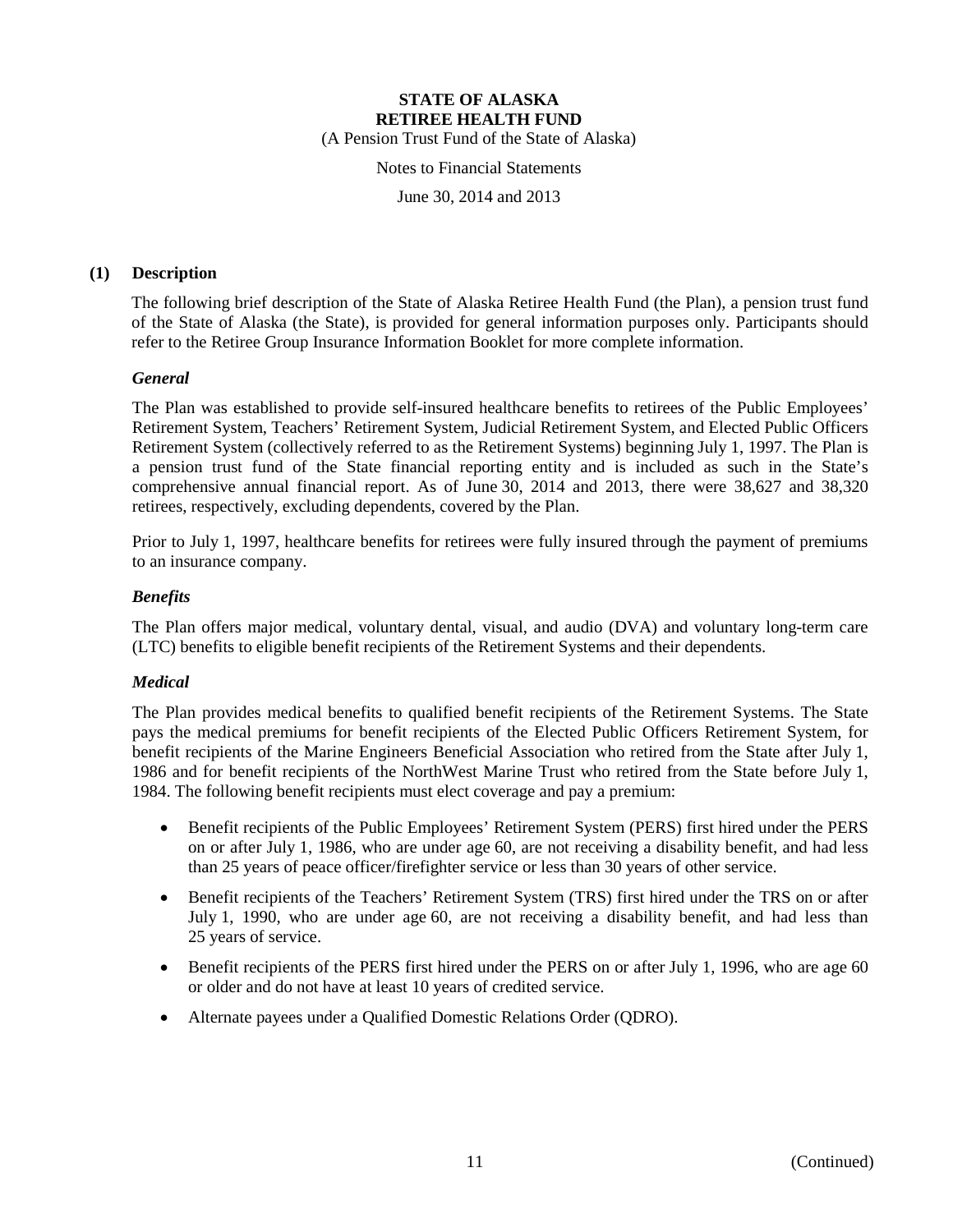(A Pension Trust Fund of the State of Alaska)

Notes to Financial Statements

June 30, 2014 and 2013

### **(1) Description (cont.)**

Beginning July 1, 2007, the Alaska Retiree Healthcare Trust (ARHCT), a healthcare trust fund of the State, was established. The ARHCT is self-funded and provides major medical coverage to retirees of the Plan. The Plan retains the risk of loss of allowable claims for eligible members. The ARHCT began paying member healthcare claims on March 1, 2008. Prior to that, healthcare claims were paid for by the Plan.

### *Voluntary DVA and LTC*

Individuals receiving benefits from one of the Retirement Systems, excluding alternate payees under a QDRO, may elect coverage for themselves and their eligible dependents. If coverage is elected, the premiums are paid by deductions from retirement checks.

#### **(2) Summary of Significant Accounting Policies**

#### *Basis of Accounting*

The Plan's financial statements are prepared using the economic resources measurement focus and the accrual basis of accounting. Insurance premiums are recognized in the period in which they are due. Benefits are recognized when due and payable.

### *Use of Estimates*

The preparation of financial statements in conformity with U.S. generally accepted accounting principles requires management to make estimates and assumptions that affect the reported amounts of assets and liabilities and disclosure of contingent assets and liabilities at the date of the financial statements and the reported amounts of additions and deductions during the reporting period. Actual results could differ from those estimates.

#### *Investments*

The Department of Revenue, Treasury Division (Treasury) has created a pooled environment by which it manages the investments the Commissioner has fiduciary responsibility for. Actual investing is performed by investment officers in the State's Department of Revenue, Treasury Division, or by contracted external investment managers. The Fund invests in the State's internally managed General Fund and Other Non-segregated Investments (GeFONSI), Short-term Fixed Income Pools and Broad Market Fixed Income Pools. GeFONSI consists of investments in the Short-Term Fixed Income Pool, the Short-Term Liquidity Fixed Income Pool, and the Intermediate-term Fixed Income Pool. The complete financial activity of the funds is shown in the Comprehensive Annual Financial Report available from the Department of Administration, Division of Finance.

### *Valuation and Income Allocation*

Assets in the pools are reported at fair value. Investment purchases and sales are recorded on a trade-date basis. Securities are valued each business day using prices obtained from a pricing service.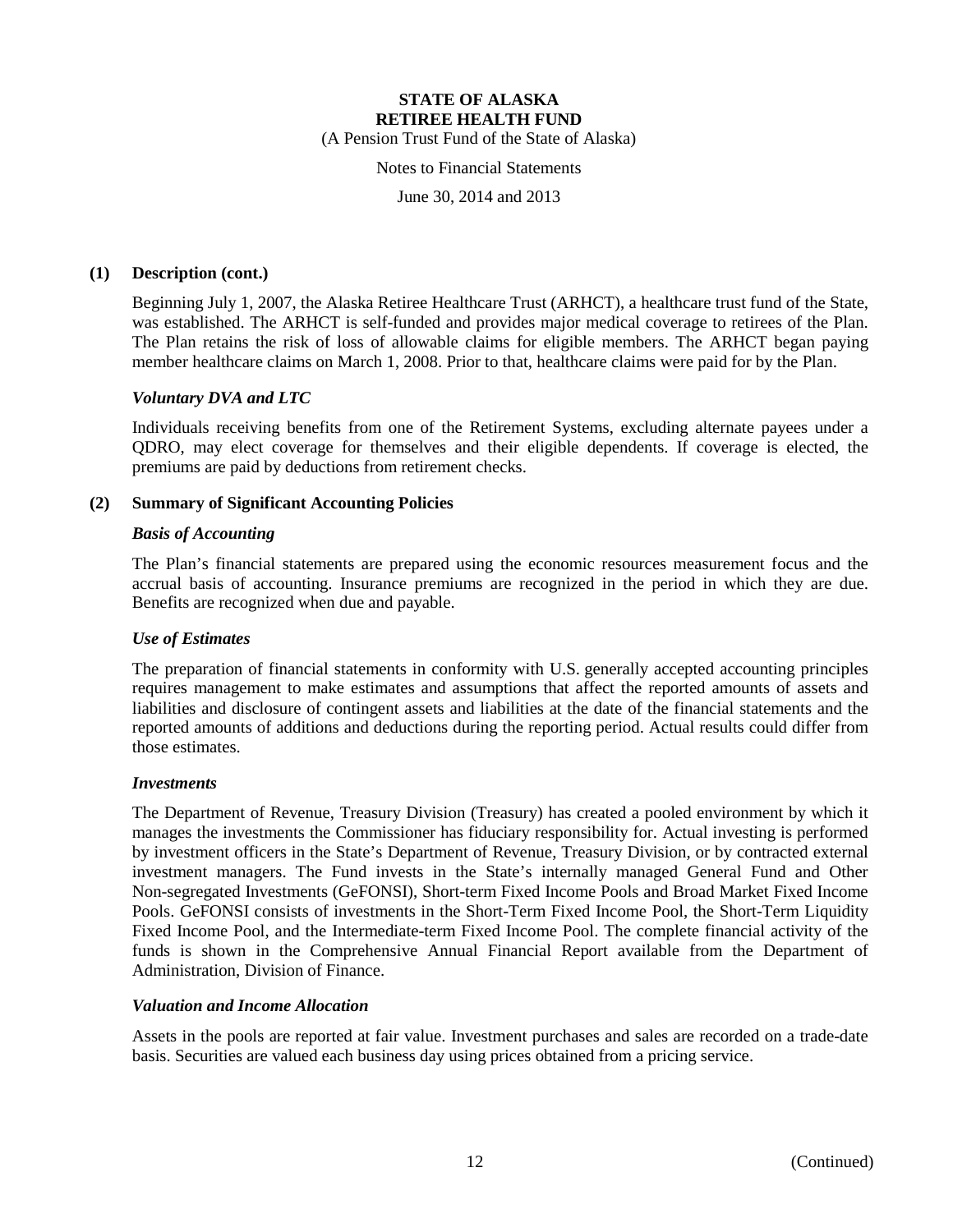(A Pension Trust Fund of the State of Alaska)

Notes to Financial Statements

June 30, 2014 and 2013

### **(2) Summary of Significant Accounting Policies (cont.)**

The accrual basis of accounting is used for investment income and GeFONSI investment income is distributed to pool participants monthly if prescribed by statute or if appropriated by state legislature. Income in the Short-Term, Short-Term Liquidity, Intermediate-Term, and Broad Market Fixed Income Pools as well as the International Equity Pool is allocated to pool participants daily on a pro rata basis. Domestic Equity income is credited and allocated in accordance with the participants pro rata share of the fund when received.

### *Statements of Cash*

For purposes of reporting cash flows, cash and cash equivalents include the Plan's investment in the GeFONSI, which includes appreciation (depreciation) at June 30, 2014 and 2013. This investment pool has the general characteristics of a demand deposit account.

### *Administration*

The Plan is administered by the State's Division of Retirement and Benefits (the Division). The Division utilizes the services of ca claims administrator, HealthSmart Benefit Solutions (HealthSmart), Aetna, Moda Health, and Pay Flex, to process all medical, dental, and prescription drug claims. Some of the managedcare vision benefits provided by the Plan are administered by Vision Service Plan (VSP).

### *Funding*

The Plan is self-insured for all benefits. The Plan's funding policy provides for the collection of insurance premiums from the retirement systems administered by the DRB as well as from benefit recipients, as applicable. Premium amounts are actuarially determined on an annual basis and adjusted as necessary. The retirement systems retain the risk of loss of allowable claims.

### *Due to State of Alaska General Fund*

Due to the State of Alaska General Fund represents reimbursements to be made by the Plan to other funds for net payments made by other funds on behalf of the Plan.

### *Federal Income Tax Status*

The Plan is a qualified plan under Section 401(a) of the Internal Revenue Code and exempt from federal income taxes under Section 501(a).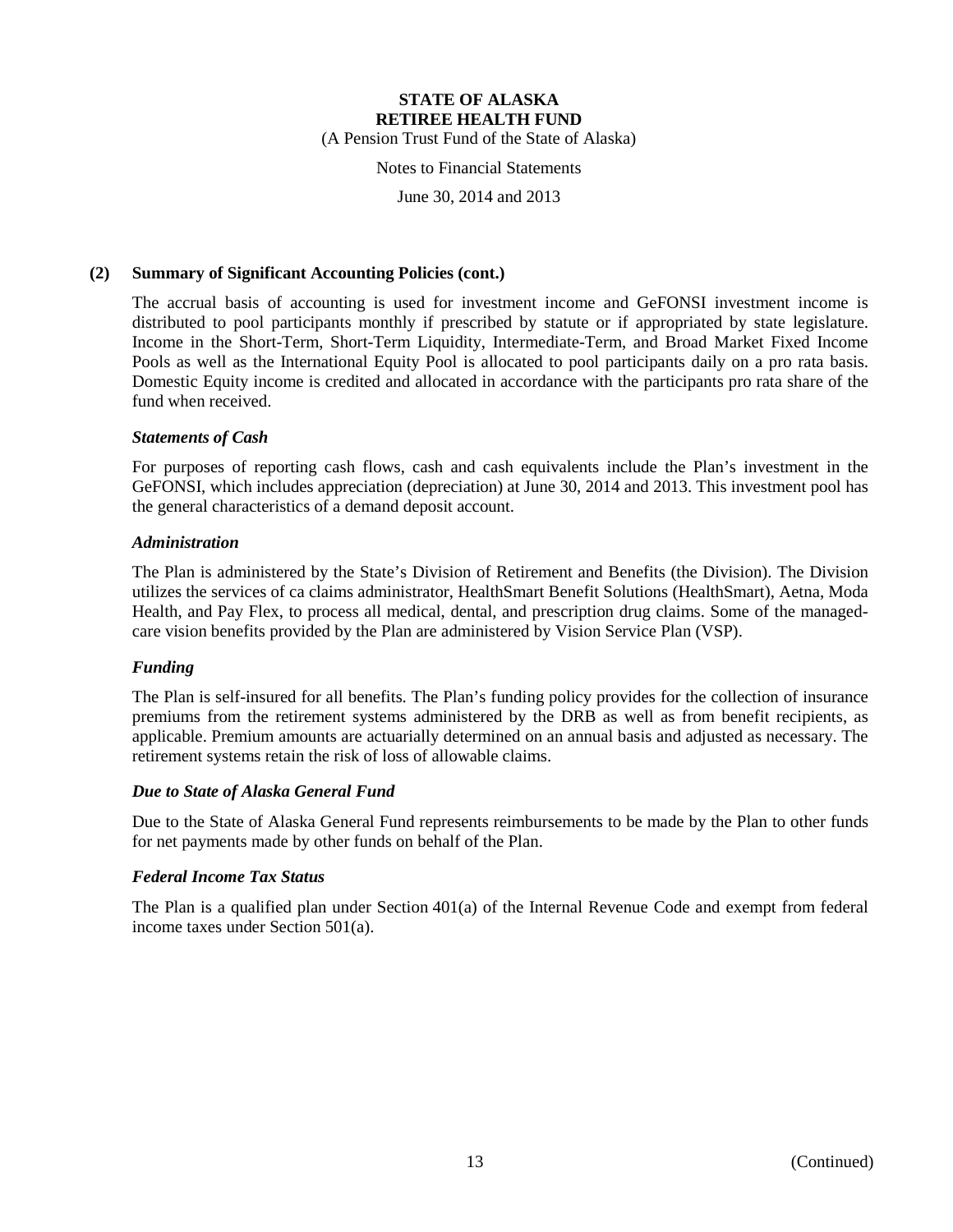(A Pension Trust Fund of the State of Alaska)

### Notes to Financial Statements

June 30, 2014 and 2013

### **(3) Deposit and Investment Risk**

At June 30, 2014, the fund's share of pooled investments was as follows:

|                                       | <b>Fixed income pools</b> |                         |                             |                     |               |                |  |
|---------------------------------------|---------------------------|-------------------------|-----------------------------|---------------------|---------------|----------------|--|
| <b>Investment type</b>                | Short-term fixed          | Short-term<br>liquidity | Intermediate-<br>term fixed | <b>Broad market</b> | <b>Other</b>  | <b>Total</b>   |  |
| \$<br>Deposits                        |                           |                         |                             | (18)                |               | (18)           |  |
| Corporate bonds                       | 6,761,450                 |                         | 479.732                     | 27,042,307          |               | 34,283,489     |  |
| Mortgage backed                       | 464,614                   |                         | 221,072                     | 42,349,493          |               | 43,035,179     |  |
| Municipal bonds                       |                           |                         |                             | 381,233             |               | 381,233        |  |
| Other asset backed                    | 32,631,031                |                         | 239,558                     | 6,614,691           |               | 39,485,280     |  |
| Overnight sweep accounts              | 10,596,086                |                         |                             |                     |               | 10,596,086     |  |
| Repurchase agreement                  | 6,621,014                 |                         |                             |                     |               | 6,621,014      |  |
| U.S. government agency                |                           |                         | 10,691                      | 2,773,191           |               | 2,783,882      |  |
| U.S. Treasury bills                   | 57,117,652                | 3,192,342               | 465,389                     |                     |               | 60,775,383     |  |
| U.S. Treasury bonds                   |                           |                         |                             | 3,617,169           |               | 3,617,169      |  |
| U.S. Treasury notes                   | 12,849,077                | 106,892                 | 6,313,527                   | 43.717.729          |               | 62,987,225     |  |
| U.S. Treasury strip                   |                           |                         | 17.087                      | 2,858,161           |               | 2,875,248      |  |
| Yankees:                              |                           |                         |                             |                     |               |                |  |
| Corporate                             | 1,533,508                 |                         | 110,491                     | 4,923,297           |               | 6,567,296      |  |
| Government                            |                           |                         | 36,412                      | 1,614,676           |               | 1,651,088      |  |
| Domestic equity                       |                           |                         |                             |                     | 97,664,442    | 97,664,442     |  |
| International equity                  |                           |                         |                             |                     | 50,471,717    | 50,471,717     |  |
| Total invested assets                 | 128,574,432               | 3,299,234               | 7,893,959                   | 135,891,929         | 148, 136, 159 | 423,795,713    |  |
| Pool related net assets (liabilities) | (27,023,738)              | 1,329                   | 632,601                     | 144,420             | 29,406        | (26, 215, 982) |  |
| Other pool ownership                  | (9,695,298)               |                         |                             | 9,695,298           |               |                |  |
| Unallocated deposit in transit        | (12,106)                  |                         |                             |                     |               | (12,106)       |  |
| Net invested assets                   | 91,843,290                | 3,300,563               | 8,526,560                   | 145,731,647         | 148, 165, 565 | 397,567,625    |  |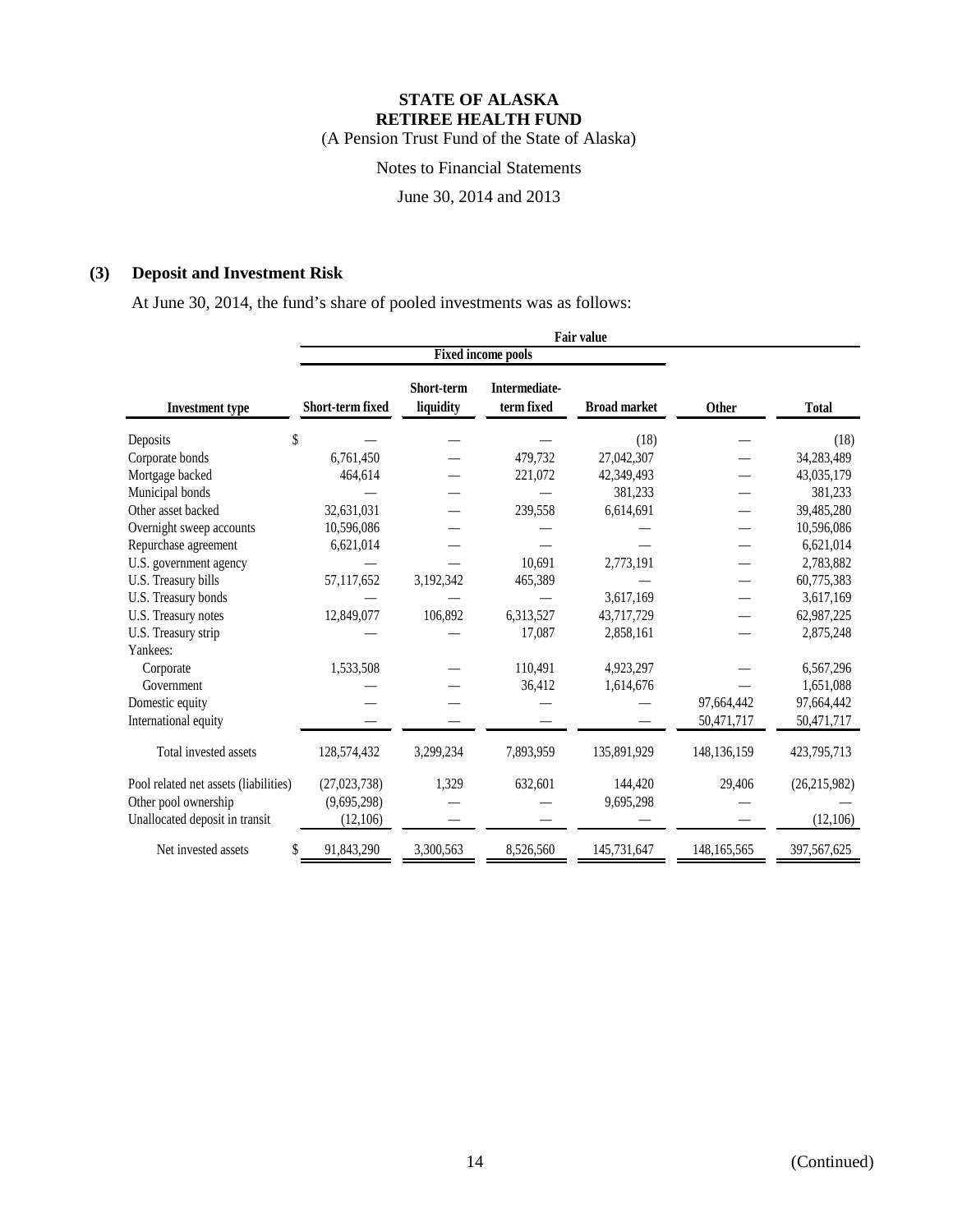(A Pension Trust Fund of the State of Alaska)

Notes to Financial Statements

June 30, 2014 and 2013

### **(3) Deposit and Investment Risk (cont.)**

At June 30, 2013, the fund's share of pooled investments was as follows:

|                                       |                         | <b>Fixed income pools</b> |                                    |                     |              |              |
|---------------------------------------|-------------------------|---------------------------|------------------------------------|---------------------|--------------|--------------|
| <b>Investment type</b>                | <b>Short-term fixed</b> | Short-term<br>liquidity   | <b>Intermediate-</b><br>term fixed | <b>Broad market</b> | <b>Other</b> | <b>Total</b> |
| Deposits                              | \$<br>1,895,225         |                           |                                    | (1,264)             |              | 1,893,961    |
| Commercial paper                      | 3,698,521               |                           |                                    |                     |              | 3,698,521    |
| Corporate bonds                       | 4,533,657               |                           | 789,443                            | 30,396,781          |              | 35,719,881   |
| Mortgage backed                       | 190,230                 |                           | 207,942                            | 48,645,406          |              | 49,043,578   |
| Municipal bonds                       | 44.379                  |                           | 2.131                              |                     |              | 46.510       |
| Other asset backed                    | 37,845,332              |                           | 261,454                            | 5,068,220           |              | 43,175,006   |
| Discount notes                        | 6,310                   |                           |                                    |                     |              | 6,310        |
| U.S. government agency                |                         |                           | 312,255                            | 4,380,996           |              | 4,693,251    |
| U.S. Treasury bills                   | 37, 354, 105            | 2,120,620                 | 658,960                            |                     |              | 40,133,685   |
| U.S. Treasury bonds                   |                         |                           |                                    | 3,136,791           |              | 3,136,791    |
| U.S. Treasury notes                   |                         |                           | 6,984,330                          | 44,034,385          |              | 51,018,715   |
| U.S. Treasury strip                   |                         |                           | 57,445                             | 655,490             |              | 712,935      |
| Yankees:                              |                         |                           |                                    |                     |              |              |
| Corporate                             | 1,187,821               |                           | 140,828                            | 6,539,518           |              | 7,868,167    |
| Government                            |                         |                           | 37,695                             | 1,455,171           |              | 1,492,866    |
| Domestic equity                       |                         |                           |                                    |                     | 69.491.682   | 69,491,682   |
| International equity                  |                         |                           |                                    |                     | 35,533,911   | 35,533,911   |
| Total invested assets                 | 86,755,580              | 2,120,620                 | 9,452,483                          | 144,311,494         | 105,025,593  | 347,665,770  |
| Pool related net assets (liabilities) | (1,586,005)             | (1)                       | (87, 304)                          | (4,244,730)         | 49,877       | (5,868,163)  |
| Other pool ownership                  | (6,506,489)             |                           |                                    | 6,506,489           |              |              |
| Net invested assets                   | 78,663,086<br>S         | 2,120,619                 | 9,365,179                          | 146,573,253         | 105,075,470  | 341,797,607  |

### **Interest Rate Risk**

Interest rate risk is the risk that changes in interest rates will adversely affect the fair value of an investment.

### **Short-Term Fixed Income Pool**

As a means of limiting its exposure to fair value losses arising from increasing interest rates, Treasury's investment policy limits individual fixed-rate securities to 14 months to maturity or 14 months expected average life upon purchase. Floating rate securities are limited to three years to maturity or three years expected average life upon purchase. These constraints apply to trade date, except for securities bought at new issue, for which settlement date applies. At June 30, 2014, the expected average life of individual fixed-rate securities ranged from one day to 2.2 years and the expected average life of floating rate securities ranged from 8 days to 3.2 years.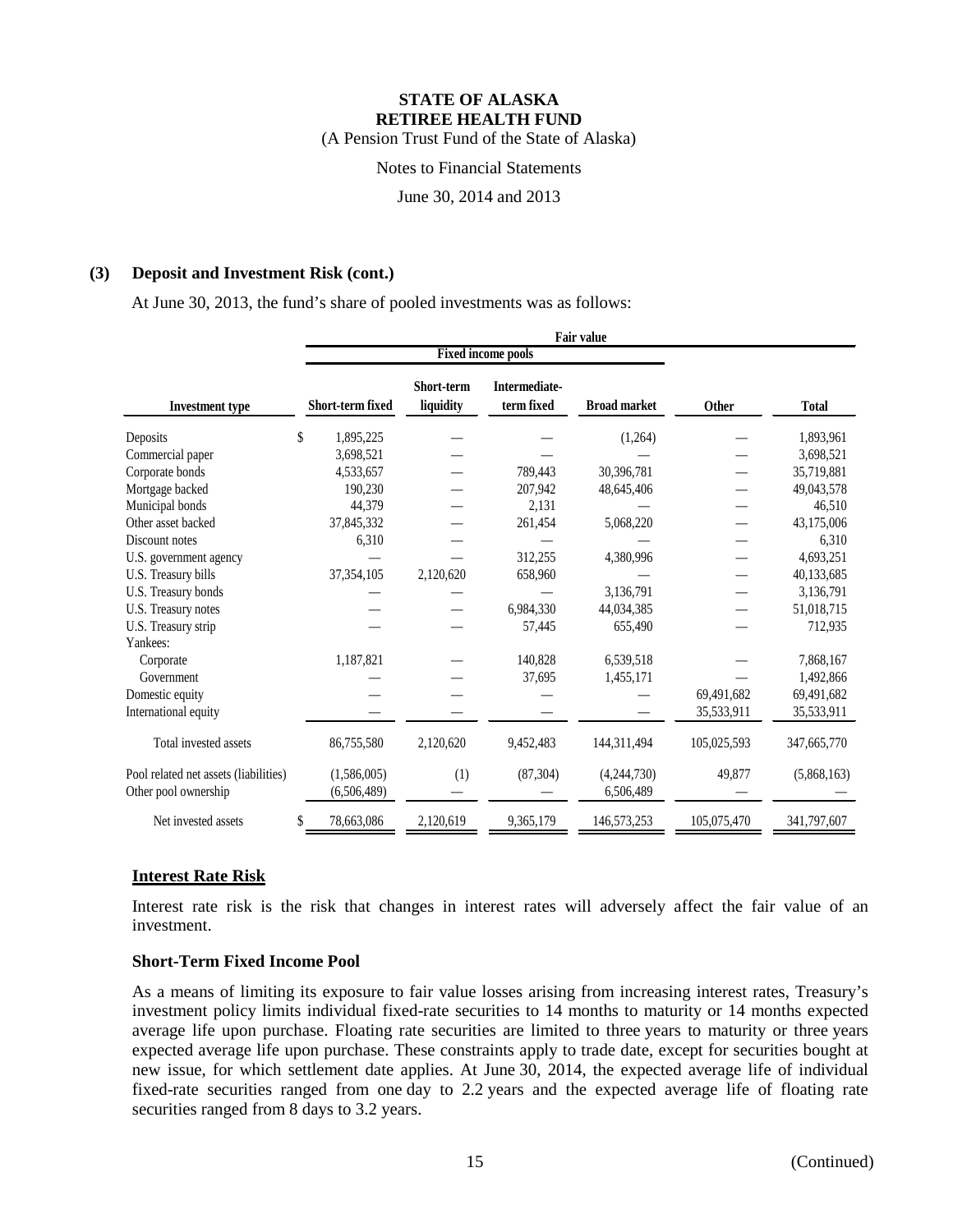(A Pension Trust Fund of the State of Alaska)

Notes to Financial Statements

June 30, 2014 and 2013

### **(3) Deposit and Investment Risk (cont.)**

### **Short-Term Liquidity Fixed Income Pool**

Treasury's investment policy limits individual fixed rate securities to 6 months to maturity. These constraints apply to trade date, except for securities bought at new issue, for which settlement date applies. At June 30, 2014, the expected average life of fixed rate securities ranged from 31 to 179 days.

### **Intermediate-Term and Broad Market Fixed Income Pools**

Duration is a measure of interest rate risk. It measures a security's sensitivity to a 100-basis point change in interest rates. The duration of a pool is the average fair value weighted duration of each security in the pool taking into account all related cash flows.

Treasury uses industry-standard analytical software developed by The Yield Book Inc. to calculate effective duration. The software takes into account various possible future interest rates, historical and estimated prepayment rates, call options, and other variable cash flows for purposes of the effective duration calculation.

Through its investment policy, Treasury manages its exposure to fair value losses arising from increasing interest rates by limiting effective duration of its other fixed income pool portfolios to the following:

Intermediate-Term Fixed Income Pool  $- \pm 20\%$  of the Barclays 1-3 year Government Bond Index. The effective duration for the Barclays 1-3 year Government Bond Index at June 30, 2014 was 1.94 years.

Broad Market Fixed Income Pool  $-\pm 20\%$  of the Barclays Capital U.S. Aggregate Bond Index. The effective duration for the Barclays Capital U.S. Aggregate Bond Index at June 30, 2014 was 5.52 years.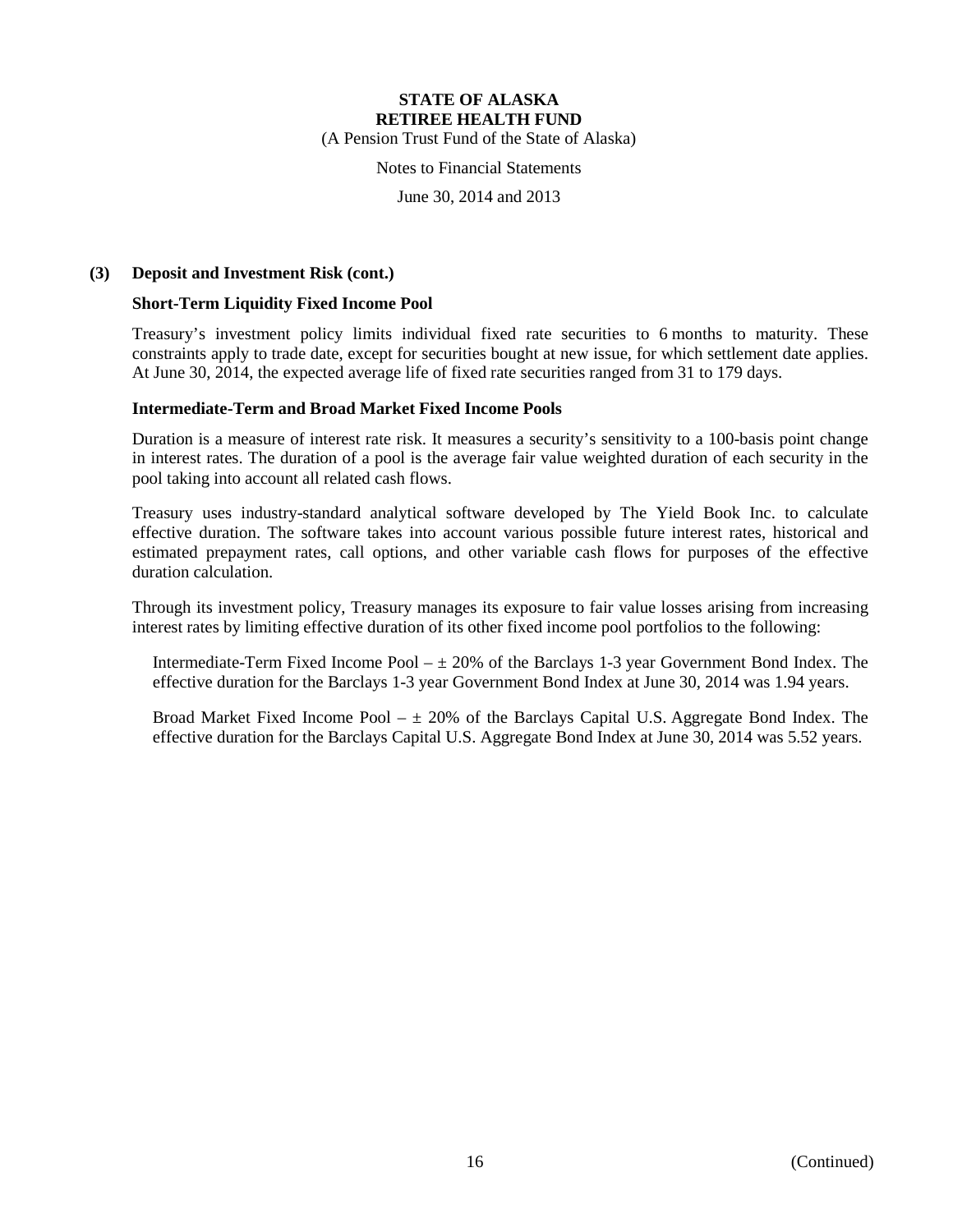(A Pension Trust Fund of the State of Alaska)

Notes to Financial Statements

June 30, 2014 and 2013

### **(3) Deposit and Investment Risk (cont.)**

At June 30, 2014, the effective duration by investment type was as follows (in years):

|                              | <b>Effective duration</b>                  |                                             |  |
|------------------------------|--------------------------------------------|---------------------------------------------|--|
|                              | Intermediate-<br>term fixed<br>income pool | <b>Broad market</b><br>fixed<br>income pool |  |
| Corporate bonds              | 1.40                                       | 8.11                                        |  |
| Mortgage backed              | 0.99                                       | 4.24                                        |  |
| Municipal bonds              |                                            | 15.09                                       |  |
| Other asset backed           | 0.70                                       | 0.69                                        |  |
| U.S. Treasury bill           | 0.42                                       |                                             |  |
| <b>U.S. Treasury bonds</b>   |                                            | 19.07                                       |  |
| U.S. Treasury notes          | 2.14                                       | 4.71                                        |  |
| U.S. Treasury strip          | 3.27                                       | 3.44                                        |  |
| U.S. government agency       | 1.71                                       | 8.00                                        |  |
| Yankees:                     |                                            |                                             |  |
| Corporate                    | 0.62                                       | 5.89                                        |  |
| Government                   | 0.78                                       | 8.21                                        |  |
| Portfolio effective duration | 1.72                                       | 5.21                                        |  |
|                              |                                            |                                             |  |

### **Credit Risk**

Credit risk is the risk that an issuer or other counter party to an investment will not fulfill its obligations.

Treasury's investment policy has the following limitations with regard to credit risk:

Short-Term Fixed Income Pool investments are limited to instruments with a long-term credit rating of at least A3 or equivalent and instruments with a short-term credit rating of at least P-1 or equivalent. Commercial paper must be rated at least P-1 by Moody's and A-1 by Standard and Poor's Corporation. Asset-backed and nonagency mortgage securities must be rated A3 or equivalent. The A3 rating is defined as the median rating of the following three rating agencies: Standard and Poor's Corporation, Moody's, and Fitch. Asset-backed and nonagency mortgage securities may be purchased if only rated by one of these agencies if they are rated AAA.

Short-Term Liquidity Pool investments are limited to U.S. Treasury obligations or other U.S. government securities issued in full faith or guaranteed by agencies and instrumentalities of the U.S. government, obligations of foreign governments, sovereign states, supranational entities, and their instrumentalities denominated in U.S. dollars, and the State's internally managed Short-Term Fixed Income Pool.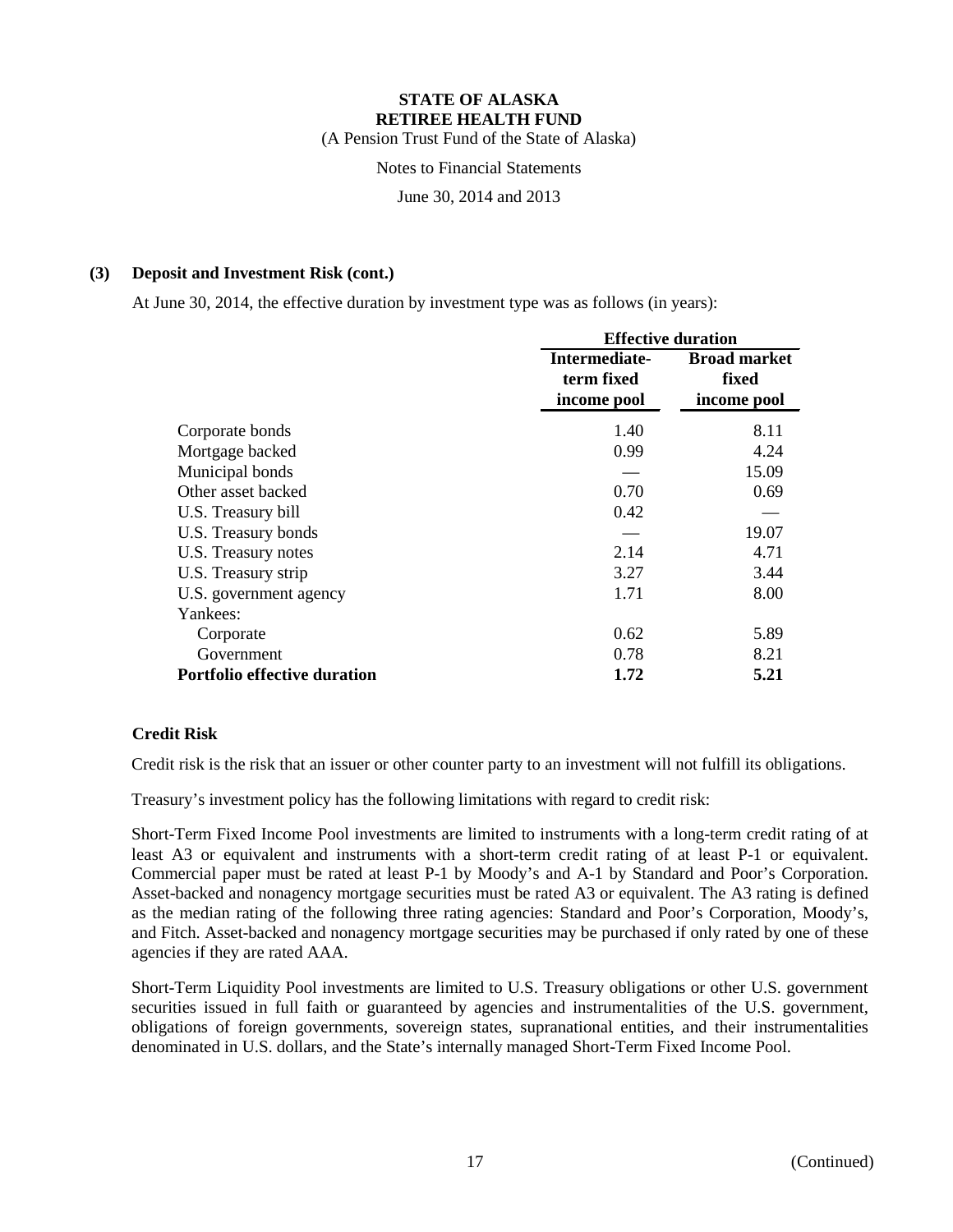(A Pension Trust Fund of the State of Alaska)

Notes to Financial Statements

June 30, 2014 and 2013

### **(3) Deposit and Investment Risk (cont.)**

Intermediate-Term and Broad Market Fixed Income Pool investments are limited to securities with a longterm credit rating of at least Baa3 or equivalent and securities with a short-term credit rating of at least P-1 or equivalent. Asset-backed and nonagency mortgage securities must be rated investment grade. The investment grade rating is defined as the median rating of the following three rating agencies: Standard and Poor's Corporation, Moody's, and Fitch. Asset-backed and nonagency mortgage securities may be purchased if rated by only one of these agencies if they are rated AAA.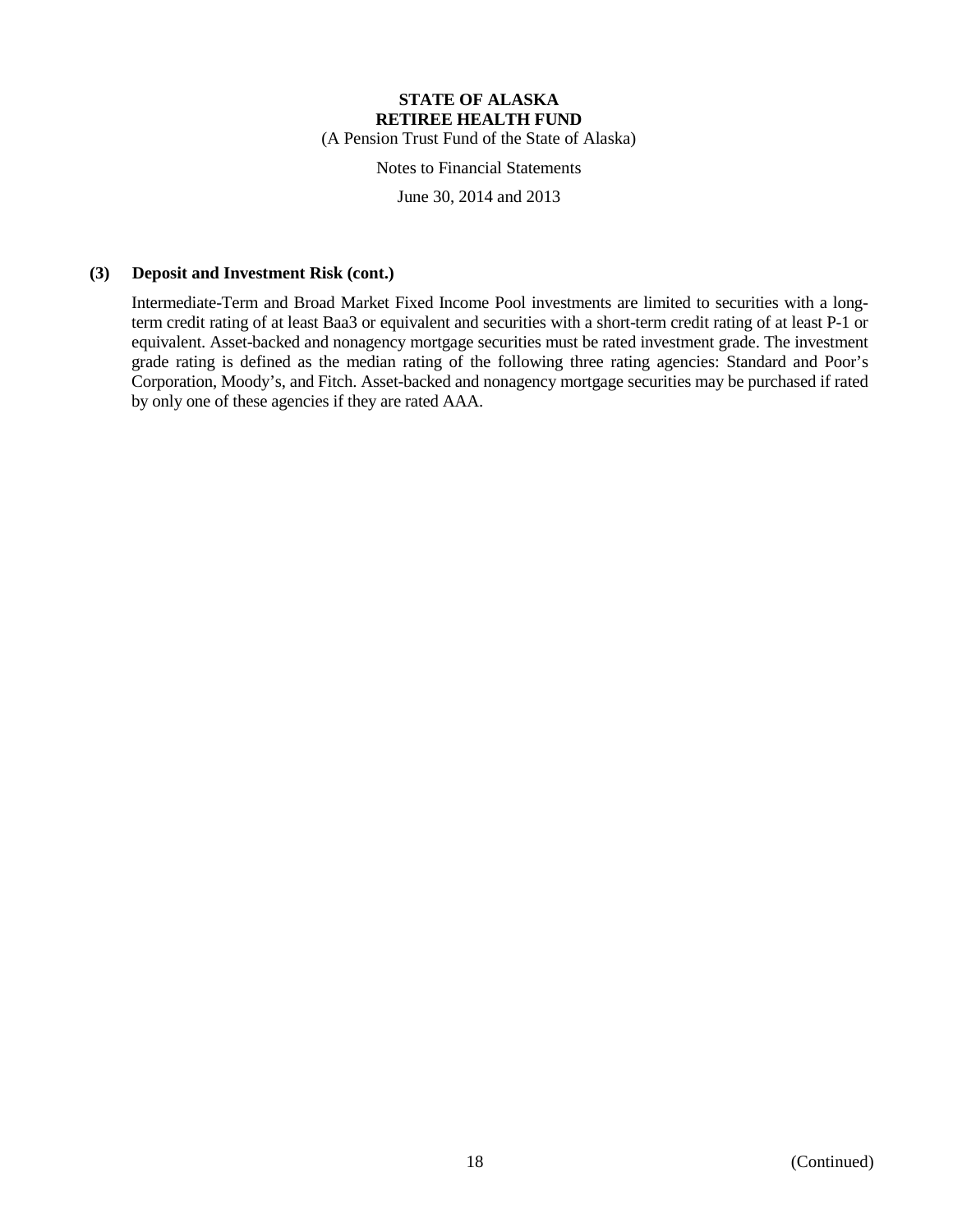(A Pension Trust Fund of the State of Alaska)

### Notes to Financial Statements

June 30, 2014 and 2013

### **(3) Deposit and Investment Risk (cont.)**

At June 30, 2014, the State's internally managed pools consisted of investments with credit quality ratings issued by nationally recognized statistical rating organizations as follows (using Standard and Poor's Corporation rating scale):

|                         |                | Short-term fixed         | Short-term<br>liquidity fixed | Intermediate-<br>term fixed | <b>Broad market</b><br>fixed income |
|-------------------------|----------------|--------------------------|-------------------------------|-----------------------------|-------------------------------------|
| <b>Investment Type</b>  | Rating         | income pool              | income pool                   | income pool                 | pool                                |
| Corporate bonds         | AAA            | 0.06%                    | $-$ %                         | 0.10%                       | 0.19%                               |
| Corporate bonds         | AA             | 2.90                     |                               | 1.33                        | 2.51                                |
| Corporate bonds         | A              | 3.71                     |                               | 2.98                        | 9.85                                |
| Corporate bonds         | <b>BBB</b>     |                          |                               | 0.73                        | 5.81                                |
| Corporate bonds         | B <sub>B</sub> |                          |                               |                             | 0.09                                |
| Corporate bonds         | Not Rated      |                          |                               |                             | 0.10                                |
| U.S. government agency  | AA             | $\overline{\phantom{0}}$ |                               | 0.11                        | 1.90                                |
| Overnight sweep account | Not Rated      | 10.44                    |                               |                             |                                     |
| Mortgage backed         | <b>AAA</b>     | 0.23                     |                               | 1.19                        | 2.82                                |
| Mortgage backed         | AA             | 0.04                     |                               | 0.69                        | 24.77                               |
| Mortgage backed         | $\mathbf{A}$   | 0.06                     |                               | 0.15                        | 0.34                                |
| Mortgage backed         | <b>BBB</b>     |                          |                               | 0.01                        | 0.03                                |
| Mortgage backed         | Not Rated      | 0.12                     |                               | 0.32                        | 1.09                                |
| Municipal bonds         | AA             |                          |                               |                             | 0.10                                |
| Municipal bonds         | $\mathbf{A}$   |                          |                               |                             | 0.16                                |
| Other asset backed      | AAA            | 22.93                    |                               | 1.71                        | 3.13                                |
| Other asset backed      | AA             | 0.21                     |                               | 0.34                        | 0.78                                |
| Other asset backed      | A              | 0.79                     |                               |                             |                                     |
| Other asset backed      | Not Rated      | 8.20                     |                               | 0.51                        | 0.64                                |
| Other pool ownership    | Not Rated      | $\qquad \qquad$          | 0.01                          | 8.81                        | 6.65                                |
| Repurchase agreement    | AA             | 6.52                     |                               |                             |                                     |
| U.S. Treasury bills     | AA             | 56.25                    | 96.71                         | 4.98                        |                                     |
| U.S. Treasury bonds     | AA             |                          |                               |                             | 2.48                                |
| U.S. Treasury notes     | AA             | 12.65                    | 3.24                          | 67.52                       | 30.03                               |
| U.S. Treasury strips    | AA             |                          |                               | 0.18                        | 1.96                                |
| Yankees:                |                |                          |                               |                             |                                     |
| Corporate               | <b>AAA</b>     |                          |                               |                             | 0.23                                |
| Corporate               | AA             | 0.77                     |                               | 0.63                        | 0.81                                |
| Corporate               | $\overline{A}$ | 0.74                     |                               | 0.38                        | 1.08                                |
| Corporate               | <b>BBB</b>     | $\overline{\phantom{0}}$ |                               | 0.06                        | 0.89                                |
| Corporate               | Not Rated      |                          |                               | 0.11                        | 0.36                                |
| Government              | <b>AAA</b>     |                          |                               |                             | 0.08                                |
| Government              | AA             |                          |                               | 0.35                        | 0.56                                |
| Government              | <b>BBB</b>     |                          |                               |                             | 0.37                                |
| Government              | Not Rated      |                          |                               | 0.04                        | 0.09                                |
| No credit risk          |                | (26.62)                  | 0.04                          | 6.77                        | 0.10                                |
|                         |                | 100.00%                  | 100.00%                       | 100.00%                     | 100.00%                             |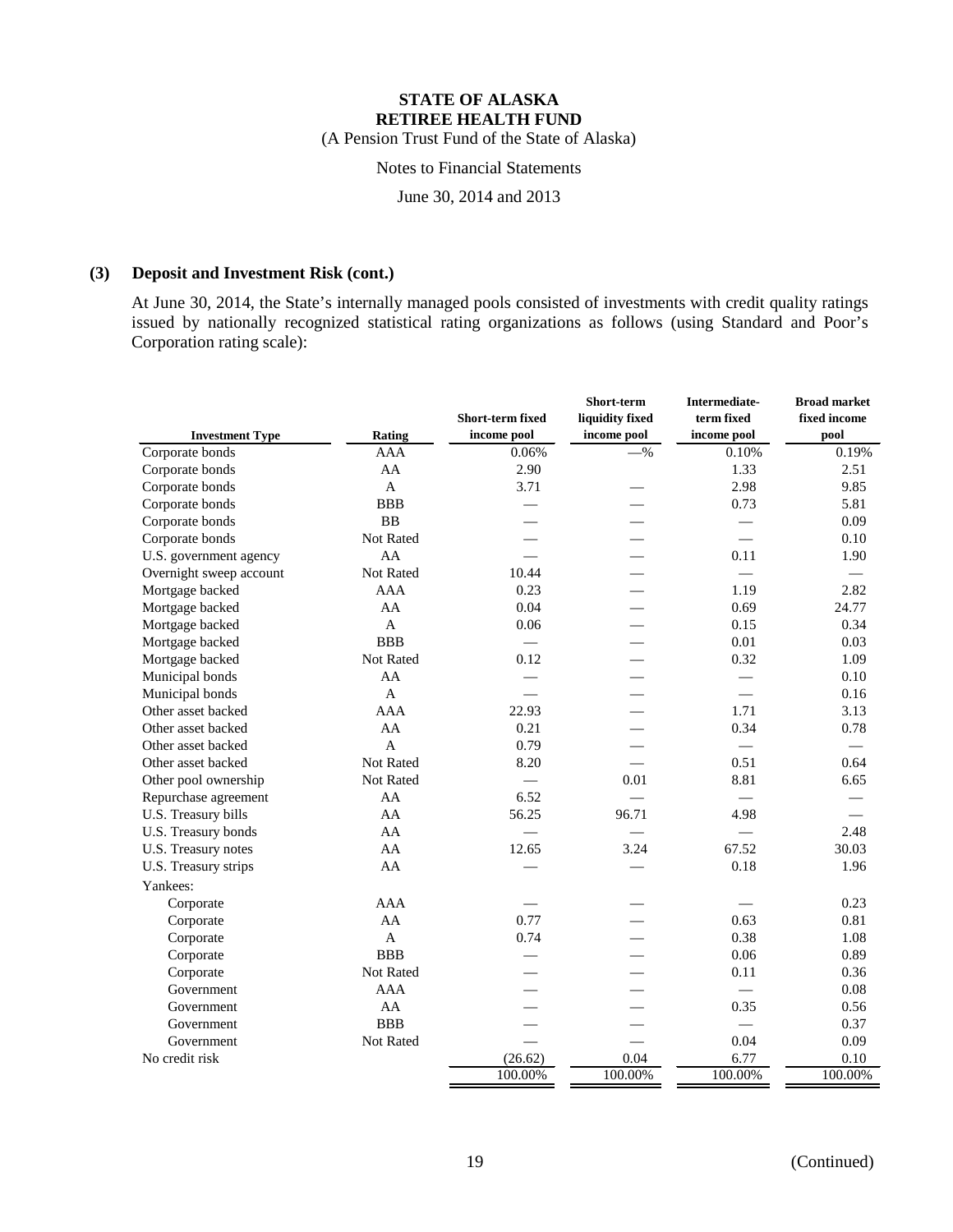(A Pension Trust Fund of the State of Alaska)

#### Notes to Financial Statements

June 30, 2014 and 2013

### **(3) Deposit and Investment Risk (cont.)**

### *Foreign Currency Risk*

The Commissioner of Revenue formally adopts asset allocation policies for the Plan at the beginning of each fiscal year, which places policy limitations on the amount of international securities the Plan is allowed to hold. The following policy was in place during fiscal year 2014 and invested assets included the following holdings at June 30, 2014, for the Plan's investment in the International Equity Pool:

|                                               | <b>Policy</b>  | Actual |
|-----------------------------------------------|----------------|--------|
| Retiree Health Insurance Fund, Long-Term Care | $14\% + (-4\%$ | 14.03% |

At June 30, 2014, the Plan had exposure to foreign currency risk as follows:

| <b>Currency</b>                     | <b>Fair value</b> |
|-------------------------------------|-------------------|
| Deposits:                           |                   |
| Japanese Yen                        | \$<br>4,792       |
| Pound Sterling                      | 41,104            |
|                                     | 45,896            |
| Investments – international equity: |                   |
| Australian Dollar                   | 331,356           |
| Canadian Dollar                     | 480,906           |
| Danish Krone                        | 174,857           |
| Euro Currency                       | 4,942,948         |
| Japanese Yen                        | 3,585,572         |
| Norwegian Krone                     | 110,271           |
| Pound Sterling                      | 4,911,238         |
| Swedish Krona                       | 611,346           |
| Swiss Franc                         | 1,151,234         |
|                                     | 16,299,728        |
| Total                               | \$<br>16,345,624  |

### *Concentration of Credit Risk*

Treasury's policy with regard to concentration of credit risk is to prohibit the purchase of more than 5% of a pool's holdings in corporate bonds of any one company or affiliated group.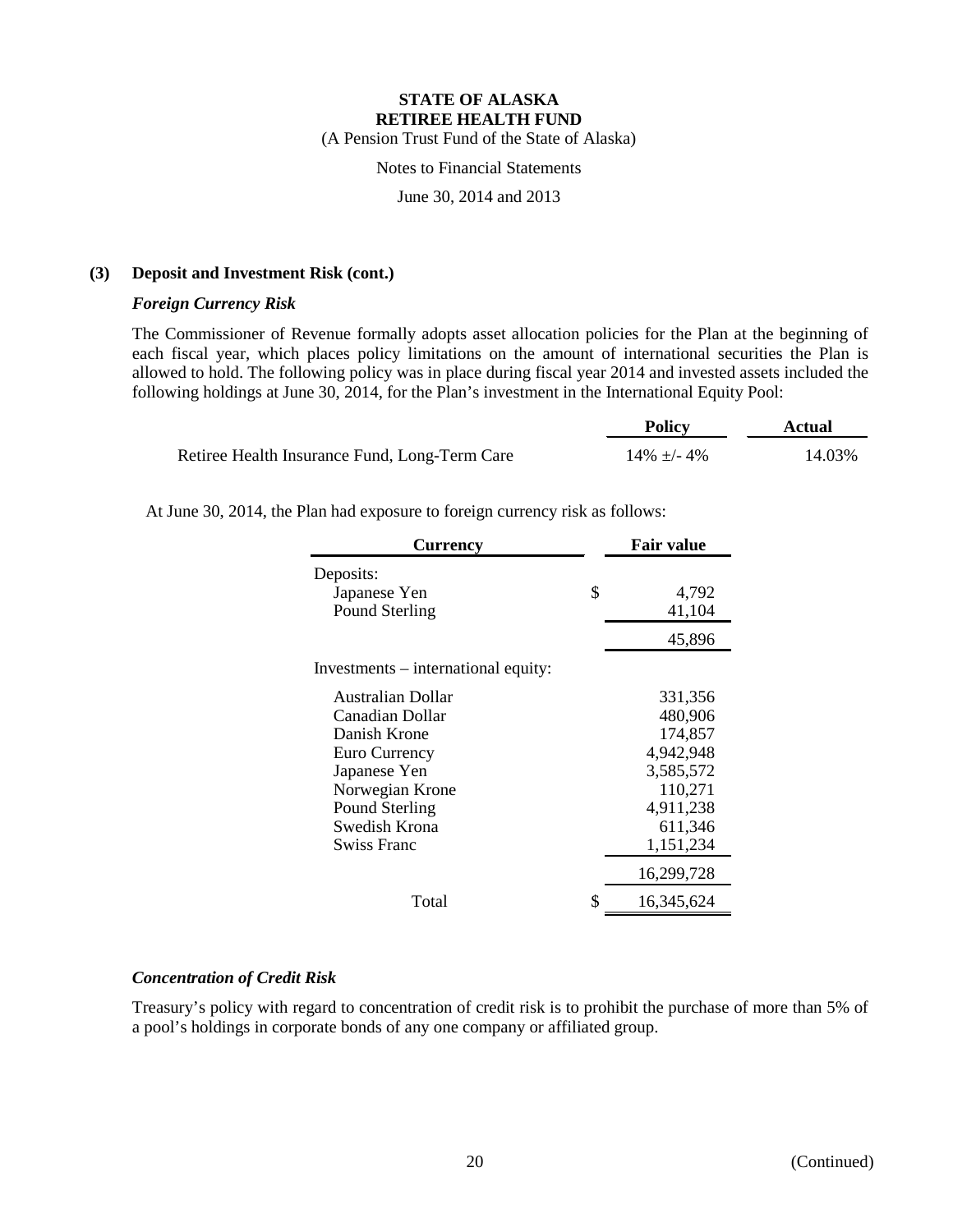(A Pension Trust Fund of the State of Alaska)

Notes to Financial Statements

June 30, 2014 and 2013

### **(3) Deposit and Investment Risk (cont.)**

At June 30, 2014, the funds invested in the Broad Market Fixed Income Pool had more than 5% of their investments in Federal Mortgage Association as follows (in thousands):

|                                              | <b>Percent of total</b> |             |  |
|----------------------------------------------|-------------------------|-------------|--|
|                                              | <b>Fair value</b>       | investments |  |
| <b>Federal National Mortgage Association</b> | 26.624                  | 6.70%       |  |

Federal National Mortgage Association securities are not classified as corporate bonds, are backed by the full faith of the credit of the U.S. government, and therefore, may be held in higher concentration.

### **(4) Foreign Exchange, Foreign Exchange Contracts, Off-Balance Sheet Risk, and Derivative Exposure**

The Commissioner is exposed to credit risk on investment derivative instruments that are in asset positions. The Commissioner has no policy of requiring collateral or other security to support derivative instruments subject to credit risk. Additionally, the Commissioner has no policy regarding entering into netting arrangements when it enters into derivative instrument transactions with a counterparty, nor does the Commissioner have a policy for contingencies. The International Equity Pool investment includes the following income from derivative investments at June 30, 2014:

|                    | Changes in fair value |  | Fair value at June 30, 2014 |                       |  |        |          |
|--------------------|-----------------------|--|-----------------------------|-----------------------|--|--------|----------|
|                    | <b>Classification</b> |  | A mount                     | <b>Classification</b> |  | Amount | Notional |
| <b>FX</b> Forwards | Investment revenue    |  | 2.532                       | Long-term instruments |  |        |          |

Additionally, the International Equity Pool had the following income from foreign currency transactions:

Net realized gain on foreign currency  $\qquad$  \$ 109,329

The International Equity Pool includes foreign currency forward contracts to buy and sell specified amounts of foreign currencies at specified rates on specified future dates for the purpose of hedging existing security positions. The counterparties to the foreign currency forward contracts consist of a diversified group of financial institutions. Credit risk exposure exists to the extent of nonperformance by these counterparties; however, the risk of default is considered to be remote. The market risk is limited to the difference between contractual rates and forward rates at the balance sheet date. At June 30, 2014, the International Equity Pool had no outstanding contracts.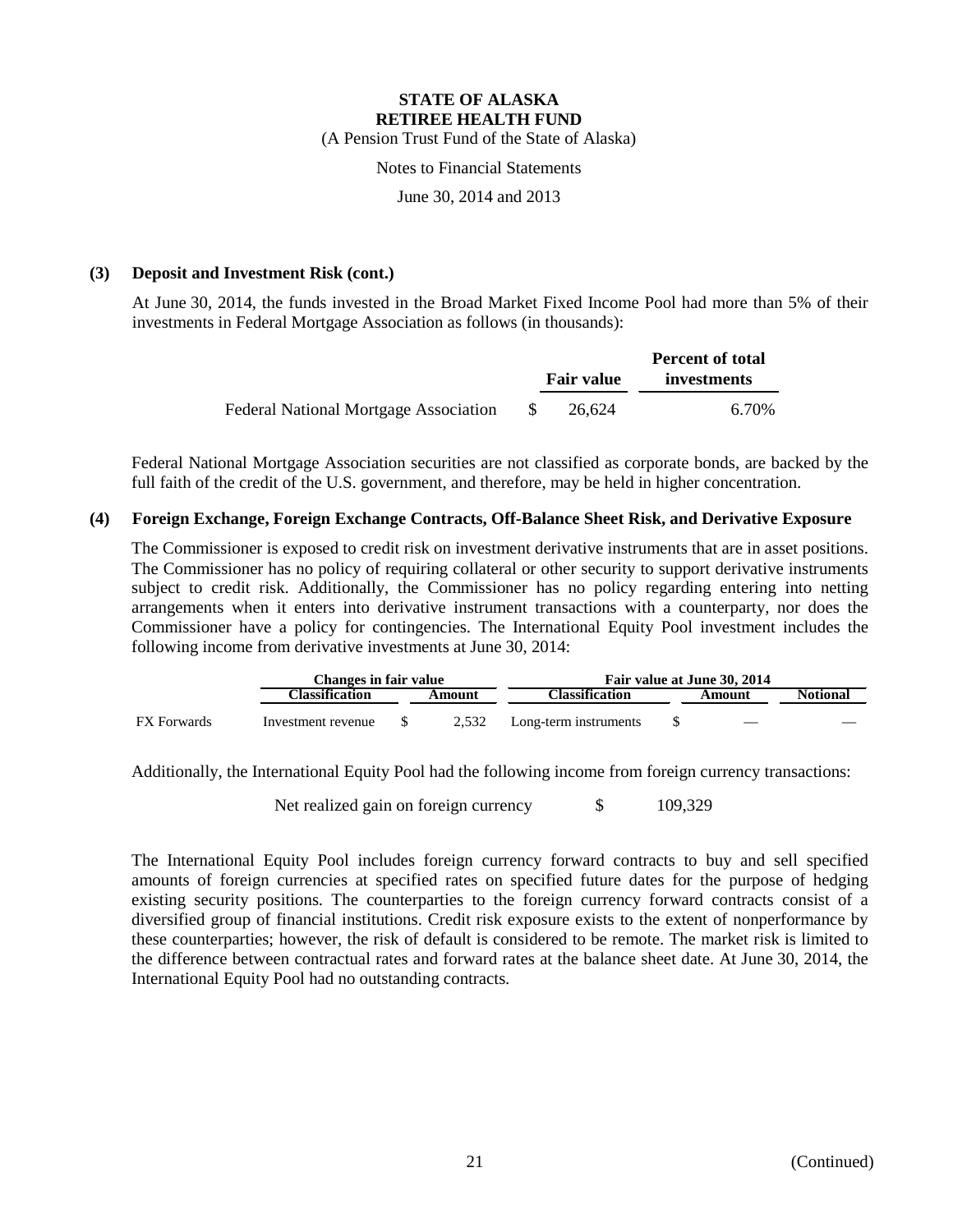(A Pension Trust Fund of the State of Alaska)

Notes to Financial Statements

June 30, 2014 and 2013

### **(5) Claims Payable**

The liability for claims incurred but not reported represents the estimated amounts necessary to settle all outstanding claims, incurred but not reported, as of the balance sheet date. The Plan's reserve estimates are based primarily on historical development patterns adjusted for current trends that would modify past experience. Claims are reevaluated periodically to consider the effects of inflation, claims settlement trends, and other economic factors. The process of establishing loss reserves is subject to uncertainties that are normal, recurring, and inherent in the healthcare business. Changes in the balances of claims liabilities are as follows:

|                                         |    | 2014           | 2013         |
|-----------------------------------------|----|----------------|--------------|
| Beginning of year:                      |    |                |              |
| Due to State of Alaska General Fund for |    |                |              |
| outstanding warrants                    | \$ | 352,756        | 545,692      |
| Incurred but not reported               |    | 20,468,000     | 17,178,000   |
| Total, beginning of year                |    | 20,820,756     | 17,723,692   |
| Benefit deductions                      |    | 51,669,553     | 46, 105, 103 |
| Benefits paid                           |    | (47, 277, 106) | (43,008,039) |
| Total, end of year                      | \$ | 25, 213, 203   | 20,820,756   |
| End of year:                            |    |                |              |
| Due to State of Alaska General Fund for |    |                |              |
| outstanding warrants                    | \$ | 131,203        | 352,756      |
| Incurred but not reported               |    | 25,082,000     | 20,468,000   |
| Total, end of year                      | S  | 25, 213, 203   | 20,820,756   |

### **(6) Medicare Part D Retiree Drug Subsidy**

One of the provisions of Medicare Part D provides sponsors of pension healthcare plans the opportunity to receive a retiree drug subsidy (RDS) payment if the sponsor's plan provides a prescription drug benefit that is actuarially equivalent to the Medicare Part D benefit. The RDS is equal to 28% of the amount of eligible prescription drug benefit costs of retirees who are eligible for, but not enrolled in, Medicare Part D, by virtue of continuing to be covered by the sponsor's plan. The Plan was approved for participation in the Medicare Part D program beginning calendar year 2006.